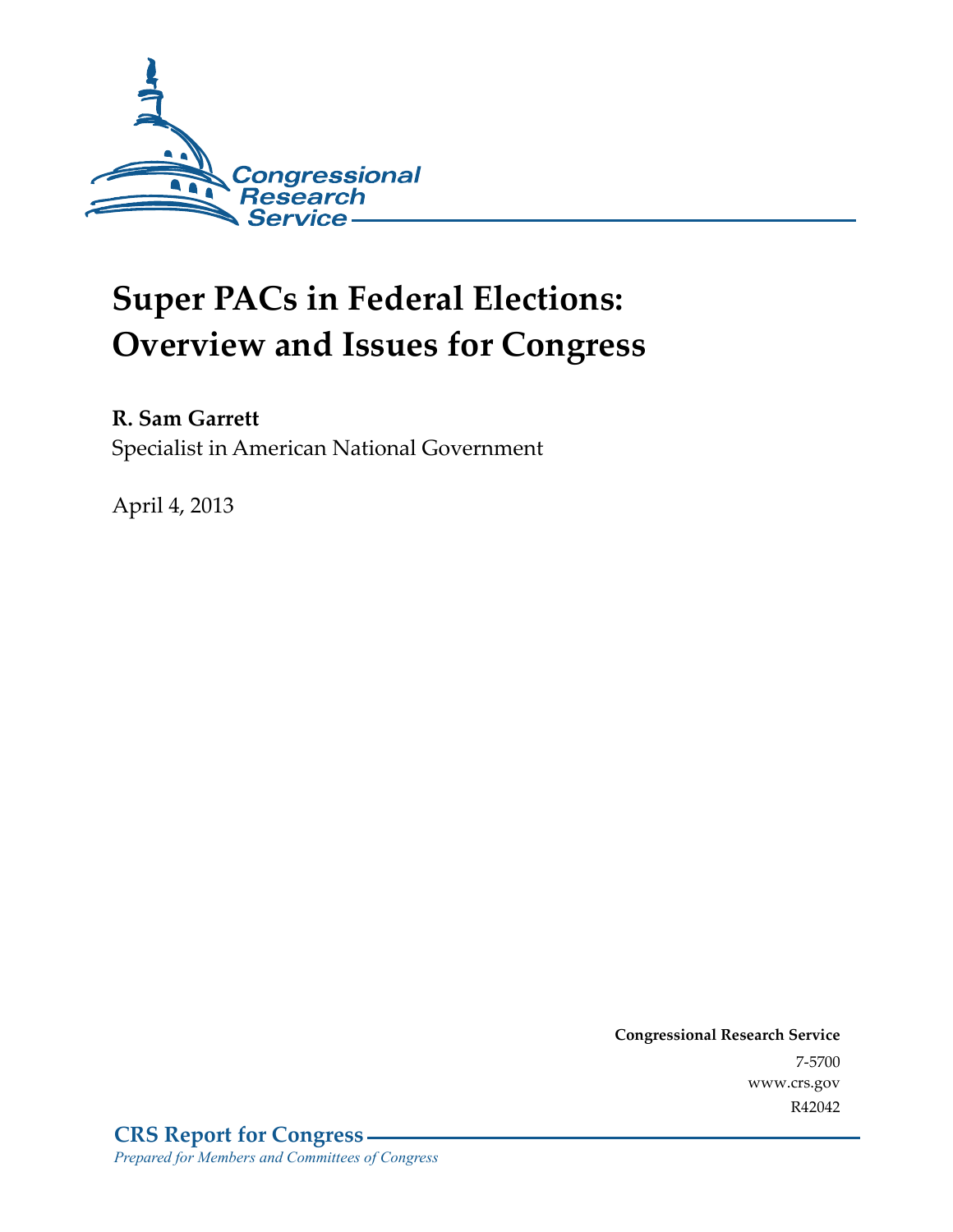## **Summary**

Super PACs emerged after the U.S. Supreme Court permitted unlimited corporate and union spending on elections in January 2010 (*Citizens United v. Federal Election Commission*). Although not directly addressed in that case, related, subsequent litigation (*SpeechNow v. Federal Election Commission*) and Federal Election Commission (FEC) activity gave rise to a new form of political committee. These entities, known as *super PACs* or *independent-expenditure-only committees* (IEOCs), have been permitted to accept unlimited contributions and make unlimited expenditures aimed at electing or defeating federal candidates. Super PACs may not contribute funds directly to federal candidates or parties.

This report explores what super PACs are, how they developed, and what they raised and spent in the 2010 and 2012 election cycles. As of this writing, Congress has not amended the Federal Election Campaign Act (FECA) to recognize formally the role of super PACs. No legislation introduced thus far in the  $113<sup>th</sup>$  Congress focuses specifically on super PACs, but some bills contain relevant provisions. H.R. 270 (Price, N.C.) would bar super PAC fundraising by federal candidates and officeholders. The latest version of the DISCLOSE Act, H.R. 148 (Van Hollen), proposes new disclaimer requirements that would apply to ads funded by super PACs and other entities. At the agency level, the FEC has issued advisory opinions, but has not yet approved regulations governing super PACs.

Despite limited policy action on super PACs, these new entities are quickly occupying a major place in federal elections. In just 10 months of operation in 2010, almost 80 super PACs emerged, spending a total of approximately \$90 million—more than \$60 million of which went to elect or defeat federal candidates through independent expenditures. Super PAC activity increased sharply in 2012; more than 400 active super PACs spent more than \$600 million directly supporting or opposing candidates. Various issues related to super PACs may be relevant as Congress considers how or whether to pursue legislation or oversight on the topic. These include relationships with other political committees and organizations, transparency, and independence from campaigns.

For those advocating their use, super PACs represent freedom for individuals, corporations, and unions to contribute as much as they wish for independent expenditures that advocate election or defeat of federal candidates. Opponents of super PACs contend that they represent a threat to the spirit of modern limits on campaign contributions designed to minimize potential corruption.

This report will be updated periodically to reflect major developments.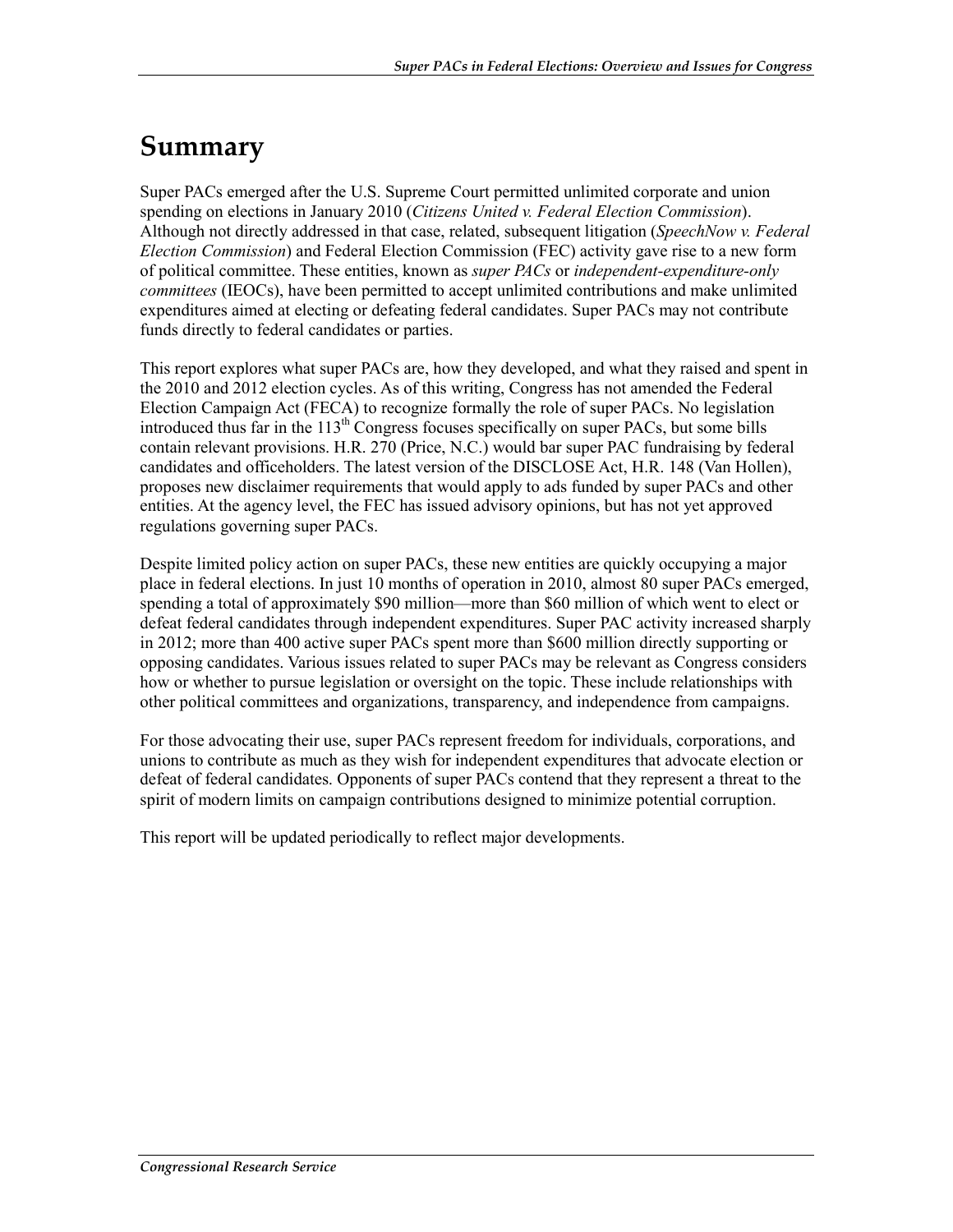# **Contents**

| Overall, What Did Super PACs Raise and Spend in the 2010 and 2012 Federal Elections? 13 |  |
|-----------------------------------------------------------------------------------------|--|
| What Did Super PACs Spend Supporting or Opposing Federal Candidates in 2010 and         |  |
|                                                                                         |  |
|                                                                                         |  |

### **Figures**

| Figure 1. Top 10 Super PACs by Total Receipts and Disbursements, 2010 and 2012 14    |  |
|--------------------------------------------------------------------------------------|--|
| Figure 2. Support and Opposition for Federal Candidates in 2010 and 2012             |  |
| Figure 3. The 25 Congressional Races in 2010 and 2012 in Which Super PACs            |  |
| Figure 4. Sample Disclosure for Corporations and Unions Using Direct Spending versus |  |

### **Tables**

| Table 1. Basic Structure of Super PACs versus Other Political Committees and     |  |
|----------------------------------------------------------------------------------|--|
| Table 2. The 10 Super PACs Reporting the Most Receipts and Disbursements for the |  |
| Table 3. Overview of 2012 Super PAC Independent Expenditures by Type of Race and |  |

### **Appendixes**

|--|--|--|--|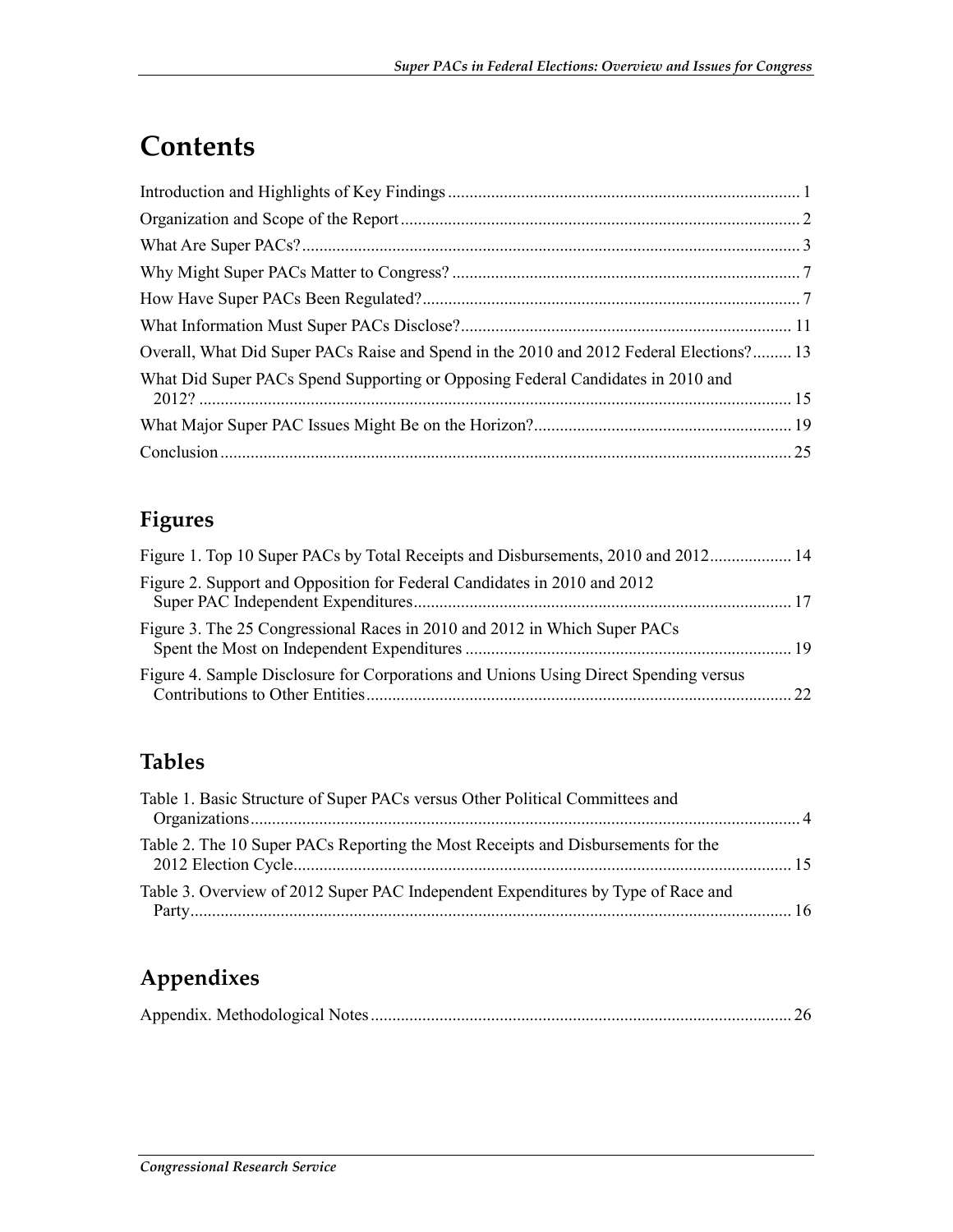### **Contacts**

|--|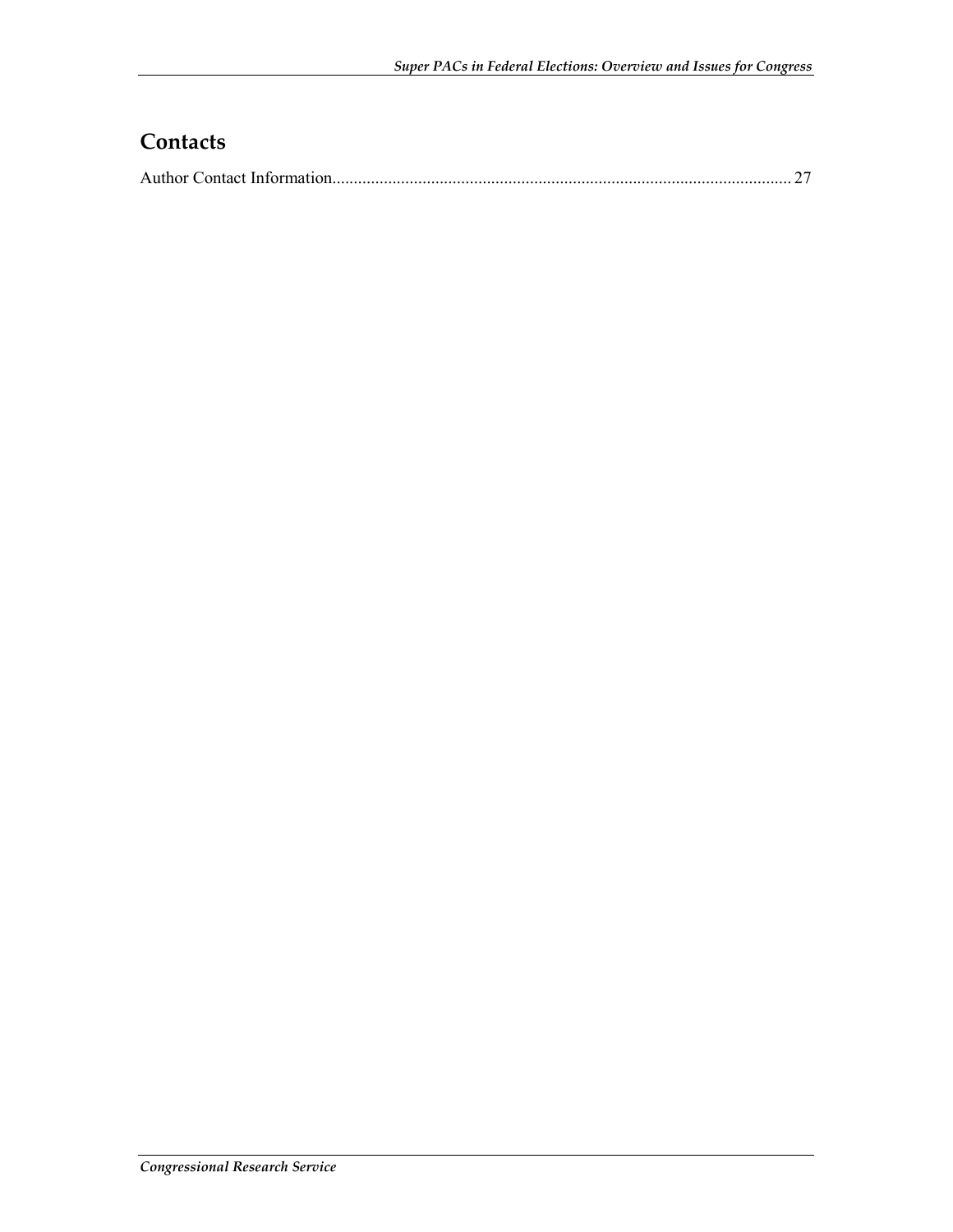## **Introduction and Highlights of Key Findings**

The development of super PACs is one of the most recent components of the debate over money and speech in elections. Some perceive super PACs as a positive consequence of deregulatory court decisions in *Citizens United* and related case *SpeechNow*. For those who advocate for super PACs, these new political committees provide an important outlet for political speech advocating independent calls for election or defeat of federal candidates. Others contend that they are the latest outlet for unlimited money in politics that, while legally independent, are functional extensions of one or more campaigns.

This report does not attempt to settle that debate, but it does provide context for understanding what super PACs might mean for federal campaign finance policy and federal elections. The report does so through a question-and-answer format with attention to super PAC activities in 2010 and 2012, and what those findings might mean looking ahead.

Selected findings and observations include the following points.

- Super PACs potentially have major policy and electoral consequences. A variety of issues related to the state of law and regulation affecting super PACs, disclosure, agency administration, and other topics might be relevant as Congress considers whether to pursue oversight or legislation.
- Additional regulation of super PACs might be attractive to those who believe that these organizations are thinly veiled extensions of individual campaigns. Those who believe super PACs are independent speakers might counter that super PACs' spending is not coordinated with campaigns and, therefore, should be subject to fewer disclosure requirements or other obligations than entities that can contribute to candidates.
- Most super PACs are financially modest, but a few raise and spend substantial sums. Ten super PACs accounted for almost 75% of all super PAC spending in 2010. A similar, but less dramatic, distinction emerged during the 2012 cycle, when 10 super PACs accounted for approximately 65% of total spending.
- For the 2012 cycle, super PACs raised a total of \$826.6 million and spent a total of \$799.2 million.
- In 2010 and 2012, 70%-80% of super PAC spending directly supported or opposed federal candidates through independent expenditures (IEs). Super PACs spent \$620.9 million on IEs supporting and opposing House, Senate, and presidential candidates in 2012—almost 10 times the approximately \$65 million spent in 2010.
- Super PAC IEs in 2012 House and Senate races were more likely to favor Democrats than in 2010. Most super PAC IEs at the presidential level favored Republicans.
- Large contributions are permissible but, for some, raise concerns because of the way in which they are disclosed, because they would be impermissible if given directly to candidate campaigns, or both. The original source of super PAC contributions need not necessarily be reported to the FEC if the contributions are routed through entities such as some 501(c) organizations.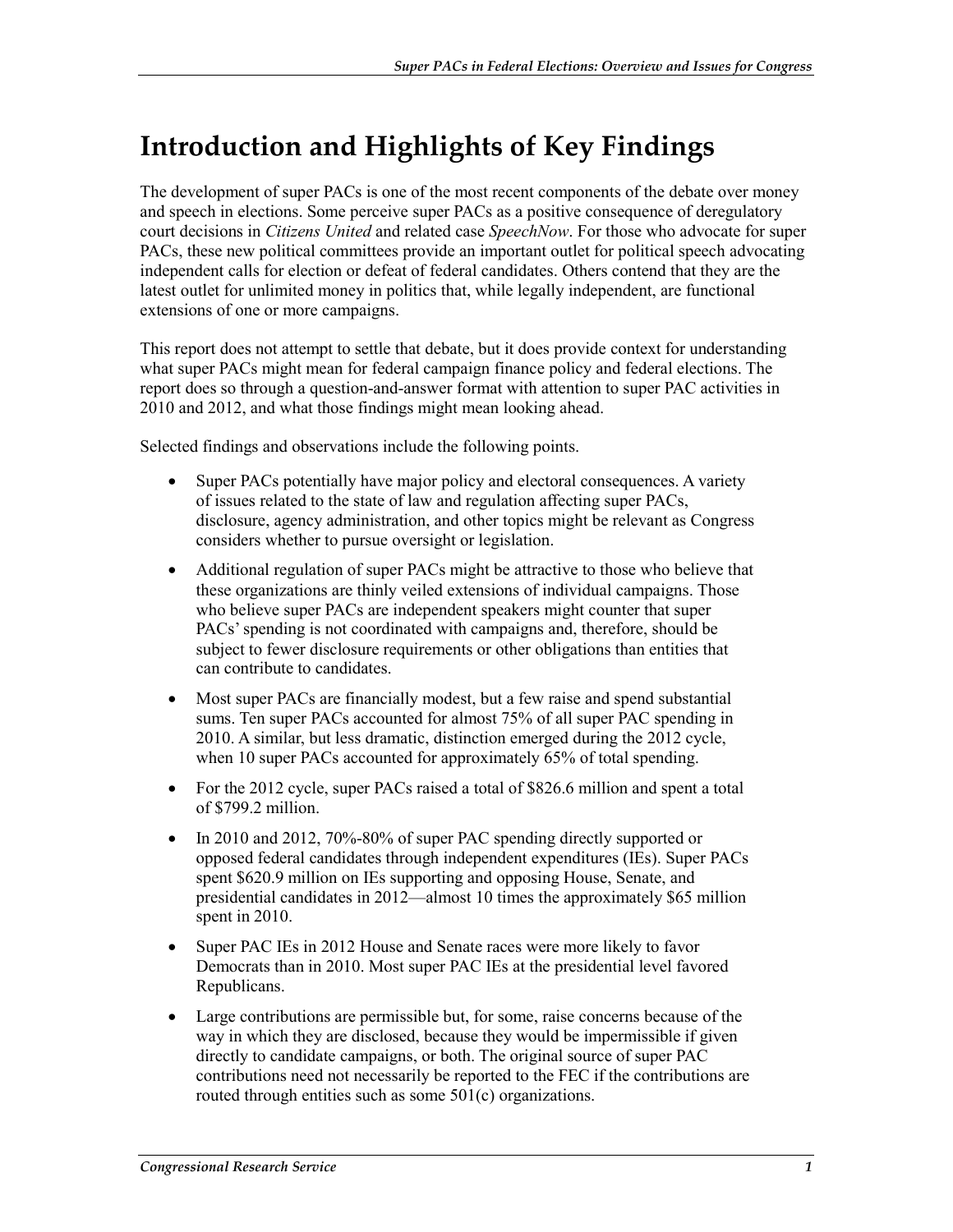## **Organization and Scope of the Report**

Questions and answers about selected super PAC topics organize the following discussion. In particular:

- *Brief Answer* sections provide short summary information responding to each question.
- The *Discussion* following the brief answers expands on the analysis. These sections include bullet points designed to help the reader navigate the text.
- Tables and figures throughout the report summarize selected fundraising and spending data discussed in the text.

Before proceeding, readers should be aware of this report's scope and purpose. This report is intended to provide an overview of the developing role of super PACs in American elections, with an emphasis on summaries of available spending data and major policy issues that may face Congress.<sup>1</sup> The report discusses selected litigation to demonstrate how those events have changed the campaign finance landscape and affected the policy issues that may confront Congress; it is not, however, a constitutional or legal analysis.

The report is also not intended to be a political analysis of strategic advantages or disadvantages surrounding the choice to form a super PAC, or of super PACs' effects on individual candidates. Fully addressing how super PACs affected individual races and candidates would require political analysis beyond the scope of this report. Nonetheless, understanding aggregate spending patterns in individual races (as opposed to campaigns) may assist Congress in its consideration of potential legislative, regulatory, or oversight responses.

Given the rapid development and frequently changing nature of super PACs, the report is not intended to address every organization or policy issue that may be relevant. It reflects current understanding of super PACs based on the analysis described throughout the report. Importantly, however, because federal election law and regulation have not been amended to address the role of super PACs, the findings presented here may be subject to alternative interpretations or future developments. Campaign finance data discussed in the report were collected and analyzed as noted in the text and discussed in the **Appendix**.

Finally, a note on terminology may be useful. The term *independent expenditures* (IEs) appears throughout the report. IEs refer to purchases, often for political advertising, that explicitly call for election or defeat of a clearly identified federal candidate (e.g., "vote for Smith," "vote against Jones"). Campaign finance lexicon typically refers to *making IEs*, which is synonymous with the act of spending funds for the purchase calling for election or defeat of a federal candidate. Parties, PACs, individuals, and now, super PACs, may make IEs. IEs are not considered campaign contributions and cannot be coordinated with the referenced candidate.<sup>2</sup>

<sup>&</sup>lt;sup>1</sup> For a discussion of current campaign finance issues generally, see CRS Report R41542, *The State of Campaign Finance Policy: Recent Developments and Issues for Congress*, by R. Sam Garrett.

 $2$  On the definition of IEs, see 2 U.S.C.  $\S$ 431(17).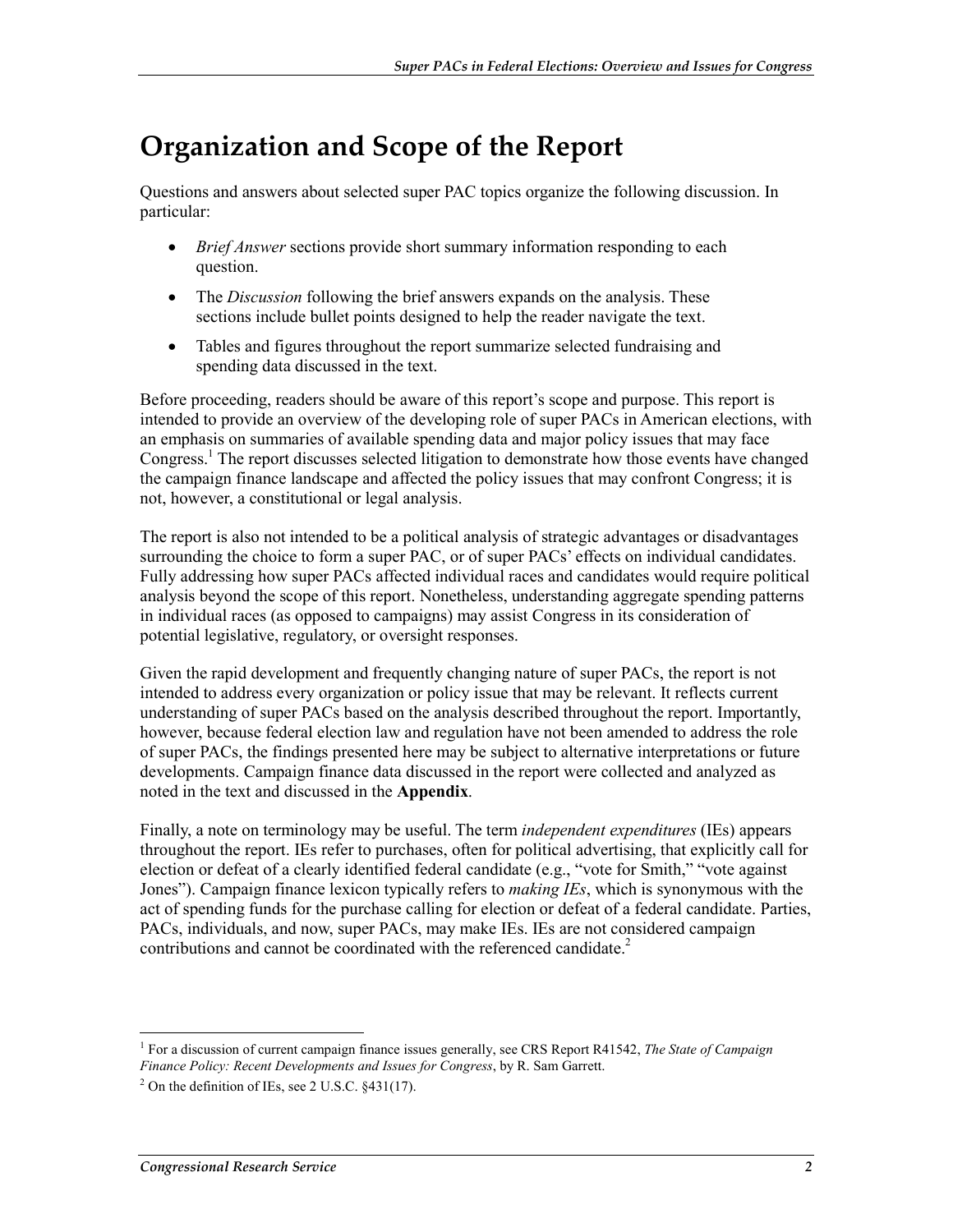## **What Are Super PACs?**

### **Brief Answer**

Super PACs first emerged in 2010 following two major court rulings that invalidated previous limits on contributions to traditional PACs. As a result of the rulings, in *Citizens United* and *SpeechNow*, new kinds of PACs devoted solely to making independent expenditures emerged.<sup>3</sup> These groups are popularly known as *super PACs*; they are also known as *independentexpenditure-only committees* (*IEOCs*). Independent expenditures (IEs) are frequently used to purchase political advertising or fund related services (such as voter-canvassing). IEs include explicit calls for election or defeat of federal candidates but are not considered campaign contributions.

IEs must be made independent of parties and candidates. In campaign finance parlance, this means IEs cannot be *coordinated* with candidates or parties. Determining whether an expenditure is coordinated can be highly complex and depends on individual circumstances.<sup>4</sup> In essence, however, barring those making IEs from coordinating with candidates means that the entity making the IE and the affected candidate may not communicate about certain strategic information or timing surrounding the IE. The goal here is to ensure that an IE is truly independent and does not provide a method for circumventing contribution limits simply because an entity other than the campaign is paying for an item or providing a service that could benefit the campaign.

**Table 1** provides an overview of how super PACs compare with other political committees and politically active organizations. In brief, super PACs are both similar to and different from traditional PACs. Super PACs have the same reporting requirements as traditional PACs, and both entities are regulated primarily by the federal election law and the FEC as political committees. Unlike traditional PACs, super PACs cannot make contributions to candidate campaigns. Super PACs' abilities to accept unlimited contributions make them similar to organizations known as  $527s$  and some  $501(c)$  organizations that often engage in political activity.<sup>5</sup> However, while these groups are governed primarily by the Internal Revenue Code (IRC), super PACs are regulated primarily by the FEC. Unlike 527s as they are commonly described, super PACs are primarily regulated by the federal election law and regulation.

<sup>&</sup>lt;u>.</u> <sup>3</sup> 130 S. Ct. 876 (2010); and 599 F.3d 686 (D.C. Cir. 2010) respectively.

<sup>4</sup> The discussion here is not intended to be exhaustive. For additional information, see, for example, 11 C.F.R. §109.20 and 11 C.F.R. §109.21.

<sup>&</sup>lt;sup>5</sup> As the term is commonly used, 527 refers to groups registered with the Internal Revenue Service (IRS) as Section 527 political organizations that seemingly intend to influence federal elections in ways that may place them outside the FECA definition of a political committee. By contrast, political committees (which include candidate committees, party committees, and political action committees) are regulated by the FEC and federal election law. There is a debate regarding which 527s are required to register with the FEC as political committees. For additional discussion, see CRS Report RS22895, *527 Groups and Campaign Activity: Analysis Under Campaign Finance and Tax Laws*, by L. Paige Whitaker and Erika K. Lunder. All political committees, including super PACs, are Section 527 political organizations for tax purposes.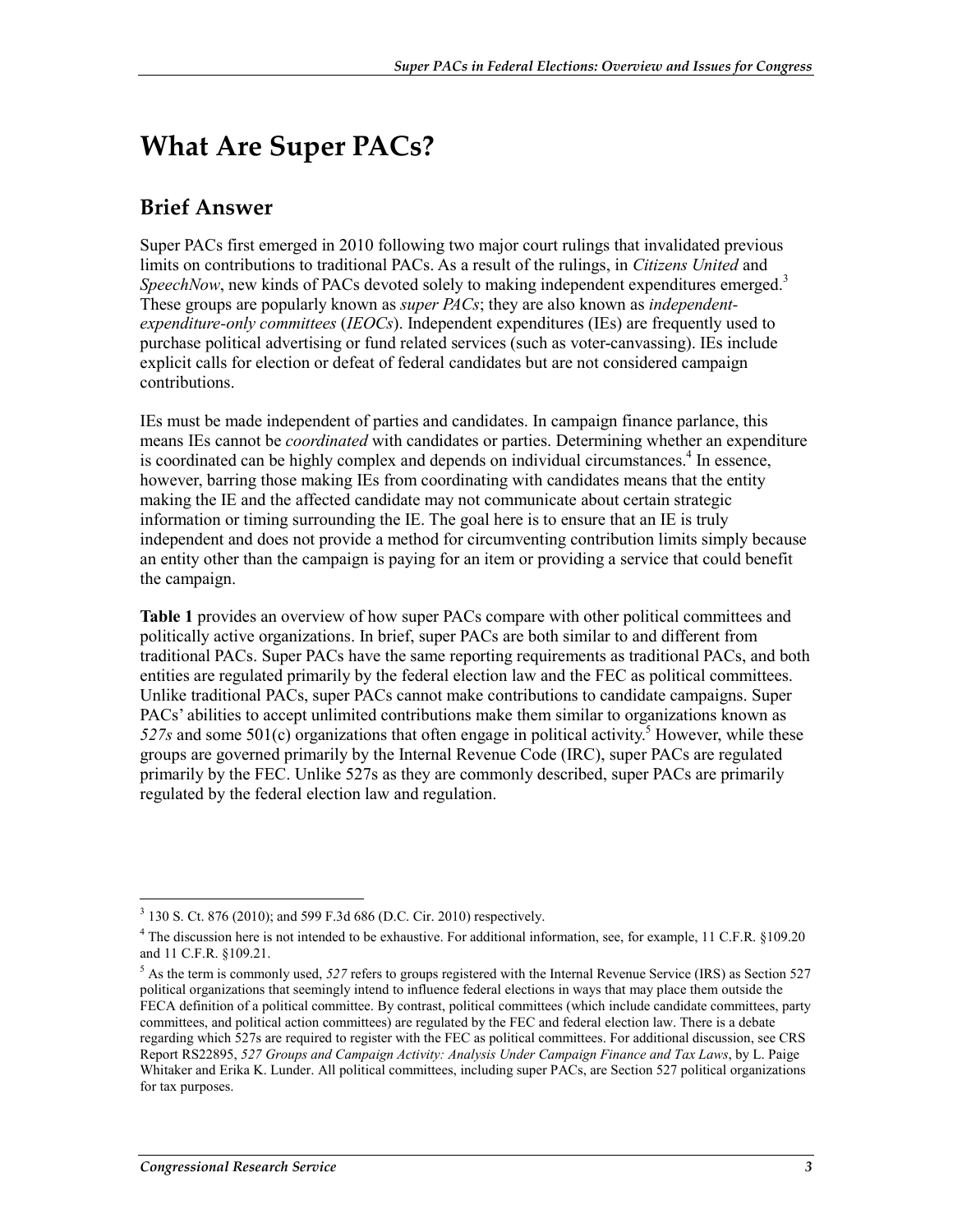|                                     | Is the entity<br>typically<br>considered a<br>political<br>committee by<br>the FEC? | Must certain<br>contributors be<br>disclosed to the FEC?                                   | Can the entity make<br>contributions to<br>federal candidates? | Are there limits on<br>the amount the entity<br>can contribute to<br>federal candidates? | Can federal<br>candidates raise<br>funds the entity<br>plans to<br>contribute in<br>federal elections? | Are there limits on<br>contributions the<br>entity may receive for<br>use in federal<br>elections?              |
|-------------------------------------|-------------------------------------------------------------------------------------|--------------------------------------------------------------------------------------------|----------------------------------------------------------------|------------------------------------------------------------------------------------------|--------------------------------------------------------------------------------------------------------|-----------------------------------------------------------------------------------------------------------------|
| Super PACs                          | Yes                                                                                 | Yes                                                                                        | No                                                             | Not permitted to make<br>federal contributions                                           | Yes, within FECA<br>limits                                                                             | No                                                                                                              |
| "Traditional" PACs <sup>a</sup>     | Yes                                                                                 | Yes                                                                                        | Yes                                                            | \$5,000 per candidate,<br>per election                                                   | Yes, within FECA<br>limits                                                                             | \$5,000 annually from<br>individuals; other limits<br>established in FECA <sup>b</sup>                          |
| National Party<br><b>Committees</b> | Yes                                                                                 | Yes                                                                                        | Yes                                                            | \$5,000 per candidate,<br>per election                                                   | Yes, within FECA<br>limits                                                                             | \$32,400 from individuals<br>(2014 cycle); other limits<br>established in FECA                                  |
| Candidate<br><b>Committees</b>      | Yes                                                                                 | Yes                                                                                        | Yes                                                            | \$2,000 per candidate,<br>per election                                                   | Yes, within FECA<br>limits                                                                             | \$2,600 per candidate,<br>per election from<br>individuals (2014 cycle);<br>other limits established<br>in FECA |
| 527s                                | <b>No</b>                                                                           | No, unless independent<br>expenditures or<br>electioneering<br>communications <sup>d</sup> | No                                                             | Not permitted to make<br>federal contributions                                           | N/A                                                                                                    | No                                                                                                              |
| 501(c)(4)s, (5)s,<br>$(6)$ se       | <b>No</b>                                                                           | No, unless independent<br>expenditures or<br>electioneering<br>communicationsf             | No                                                             | Not permitted to make<br>federal contributions                                           | N/A                                                                                                    | No                                                                                                              |

#### **Table 1. Basic Structure of Super PACs versus Other Political Committees and Organizations**

(Refers to federal elections only)

**Source:** CRS adaptation from **Table 1** in CRS Report R41542, *The State of Campaign Finance Policy: Recent Developments and Issues for Congress*, by R. Sam Garrett; and Federal Election Commission, "Contribution Limits 2013-2014," http://www.fec.gov/ans/answers\_general.shtml.

Notes: The table does not include the following notes regarding additional limitations on contributions: (1) For individuals, a special biennial limit of \$123,200 (\$48,600 to all candidate committees and \$74,600 to party and PAC committees) also applies. These amounts are adjusted biennially for inflation; (2) The national party committee and the national party Senate committee (e.g., the DNC and DSCC or RNC and NRSC) share a combined per-campaign limit of \$45,400, which is adjusted biennially for inflation.

a. This report uses the term *traditional PACs* to refer to PACs that are not super PACs. Here, the term includes separate segregated funds, nonconnected committees, and leadership PACs. The table assumes these PACs would be *multicandidate committees*. *Multicandidate committees* are those that have been registered with the FEC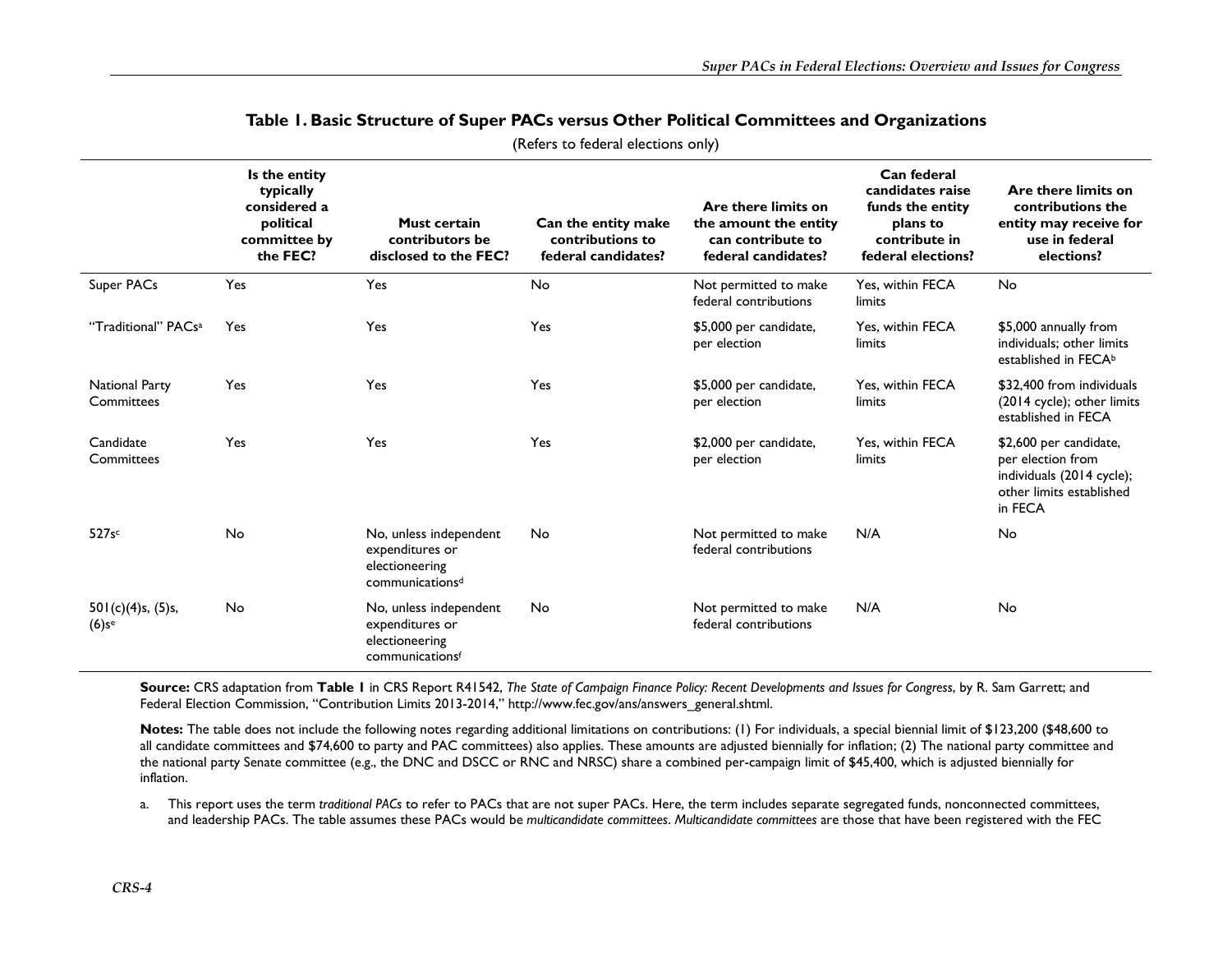(or, for Senate committees, the Secretary of the Senate) for at least six months; have received federal contributions from more than 50 people; and (except for state parties) have made contributions to at least five federal candidates. See 11 C.F.R. §100.5(e)(3). In practice, most PACs attain multicandidate status automatically over time.

- b. As noted later in this report, nonconnected PACs utilizing an exemption per the *Carey* case may raise unlimited amounts for independent expenditures if those amounts are kept in a separate bank account and not used for contributions.
- c. As the term is commonly used, *527* refers to groups registered with the Internal Revenue Service (IRS) as Section 527 political organizations that seemingly intend to influence federal elections in ways that place them outside the FECA definition of a political committee. By contrast, political committees (which include candidate committees, party committees, and political action committees) are regulated by the FEC and federal election law. There is a debate regarding which 527s are required to register with the FEC as political committees. FEC contributor disclosure for these organizations applies only to those who designate their contributions for use in independent expenditures or electioneering communications. This table does not address general reporting obligations established in tax law or IRS regulations. For additional discussion, see CRS Report RS22895, *527 Groups and Campaign Activity: Analysis Under Campaign Finance and Tax Laws*, by L. Paige Whitaker and Erika K. Lunder.
- d. Federal tax law requires that 527s periodically disclose to the IRS information about donors who have given at least \$200 during the year. See 26 U.S.C. §527(j). This information is publicly available. See 26 U.S.C. §6104.
- e. For additional discussion of these groups, see CRS Report RL33377, *Tax-Exempt Organizations: Political Activity Restrictions and Disclosure Requirements*, by Erika K. Lunder; and CRS Report R40183, *501(c)(4) Organizations and Campaign Activity: Analysis Under Tax and Campaign Finance Laws*, by Erika K. Lunder and L. Paige Whitaker.
- f. Federal tax law requires that these groups disclose information to the IRS about donors who have given at least \$5,000 annually. See 26 U.S.C. §6033. Unlike information on donors to political committees and 527s, however, this information is confidential and not made public. See 26 U.S.C. §6104.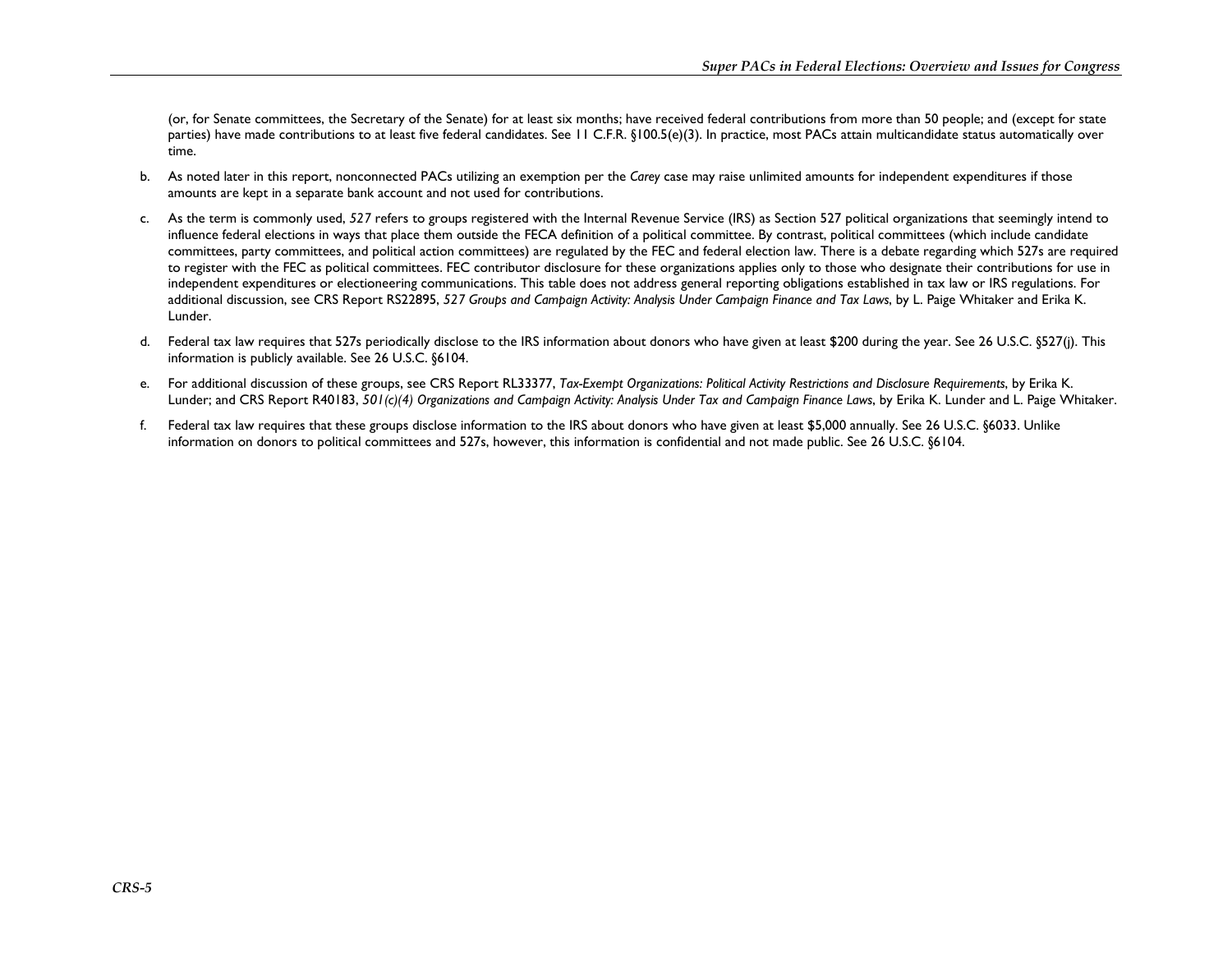### **Discussion**

Super PACs originated from a combination of legal and regulatory developments. Most notably, in January 2010, the Supreme Court issued a decision in *Citizens United v. Federal Election Commission*. <sup>6</sup> *Citizens United* did not directly address the topic of super PACs, but it set the stage for a later ruling that affected their development, as discussed below.

#### *Citizens United* **and** *SpeechNow*

As a consequence of *Citizens United*, corporations and unions are now free to use their treasury funds to make expenditures (such as for airing political advertisements) explicitly calling for election or defeat of federal or state candidates (*independent expenditures* or *IEs*), or for advertisements that refer to those candidates during pre-election periods, but do not necessarily explicitly call for their election or defeat (*electioneering communications*). Previously, such advertising would generally have had to be financed through voluntary contributions raised by traditional PACs (those affiliated with unions or corporations, nonconnected committees, or both).

A second case paved the way for what would become super PACs. Following *Citizens United*, on March 26, 2010, the U.S. Court of Appeals for the District of Columbia held in *SpeechNow.org v.* Federal Election Commission<sup>7</sup> that contributions to PACs that make only IEs—but not contributions—could not be constitutionally limited.

Also known as *independent-expenditure-only committees (IEOCs)*, the media and other observers called these new political committees simply *super PACs*. The term signifies their structure akin to traditional PACs but without the contribution limits that bind traditional PACs. As discussed in the next section, after *Citizens United* and *SpeechNow*, the FEC issued advisory opinions that offered additional guidance on super PAC activities.

As the data discussed below show, the most obvious effects from super PACs are likely to be on the nation's electoral campaigns. By definition, super PACs are devoted to engaging in independent activities. They cannot<sup>8</sup> make direct contributions to campaigns or coordinate their activities with campaigns. Nonetheless, super PACs could dramatically shape the environment affecting campaigns, particularly if they choose to engage in express advocacy that explicitly calls for election or defeat of particular candidates. In addition, despite prohibitions on coordination of their activities with campaigns, some observers have raised concerns that super PACs might not be independent of candidate campaigns in practice.<sup>9</sup> Super PACs are treated as political committees and are regulated primarily by FECA and FEC regulations, unlike some

<sup>6</sup> 130 S. Ct. 876 (2010). For additional discussion, see CRS Report R41045, *The Constitutionality of Regulating Corporate Expenditures: A Brief Analysis of the Supreme Court Ruling in Citizens United v. FEC*, by L. Paige Whitaker.

<sup>7</sup> 599 F.3d 686 (D.C. Cir. 2010).

<sup>8</sup> Federal election law and FEC regulations have not been amended to clarify the role of super PACs. *SpeechNow* and related FEC advisory opinions have held that super PACs cannot make contributions to candidates or parties.

<sup>&</sup>lt;sup>9</sup> This is particularly true, some argue, for super PACs that are believed to be organized primarily for supporting or opposing particular campaigns rather than several campaigns. See, for example, Fred Wertheimer, "Democracy Loses With Super PACs," *Politico*, September 28, 2011, p. 27.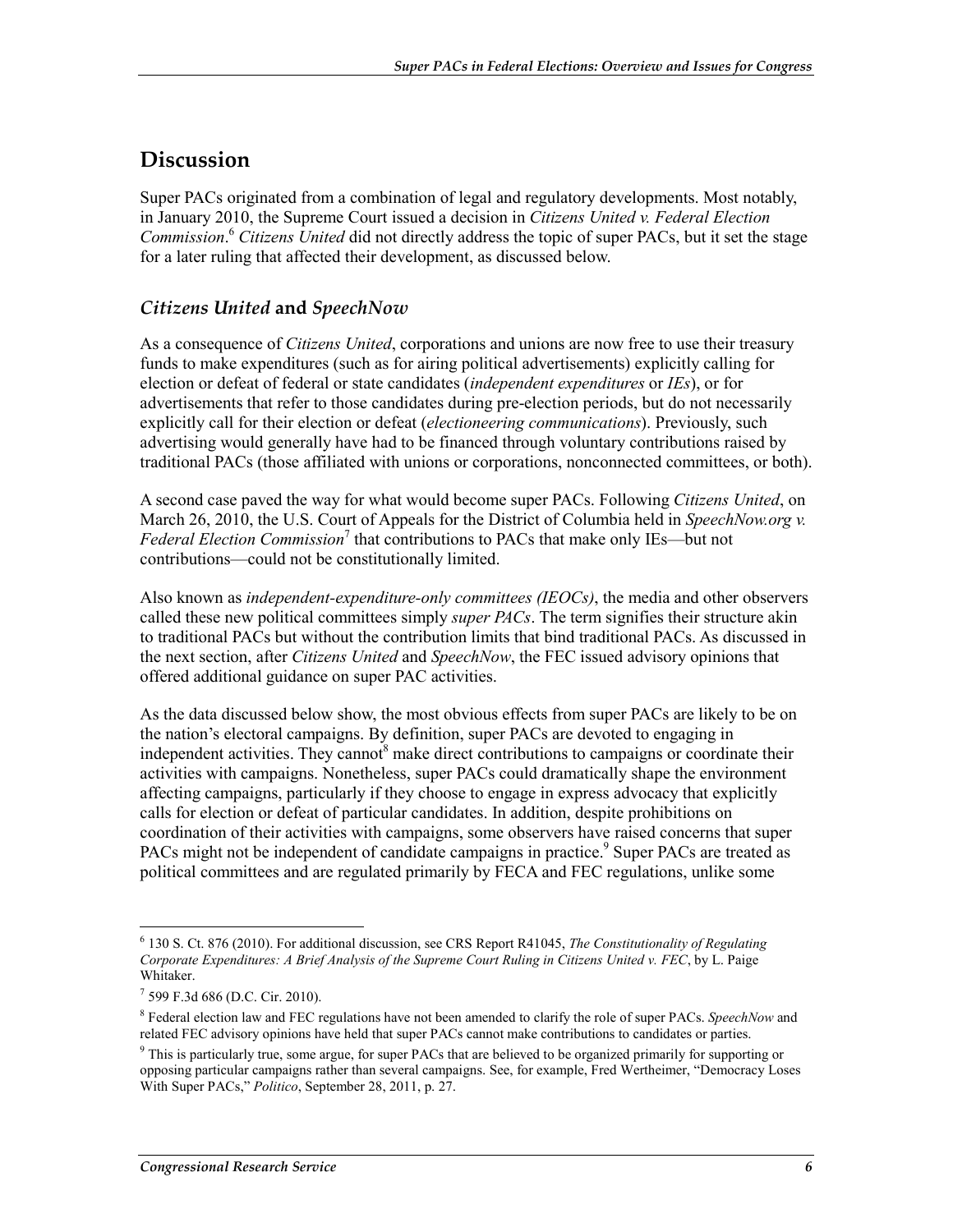other "outside" spenders, such as organizations regulated primarily under Sections 527 and 501(c) of the Internal Revenue Code (IRC).

## **Why Might Super PACs Matter to Congress?**

### **Brief Answer**

The development of super PACs is one of the most recent chapters in the long-running debate over political spending and political speech. Super PACs potentially have major regulatory and electoral consequences. As data in this report show, super PACs have emerged quickly and have become a powerful spending force in federal elections. Nonetheless, as of this writing, federal election law and regulation have not been amended to formally recognize and clarify the role of super PACs. Congress may wish to consider the issue through legislation or oversight.

### **Discussion**

Several policy issues and questions surrounding super PACs may be relevant as Congress considers how or whether to pursue legislation or oversight. These topics appear to fall into three broad categories:

- the state of law and regulation affecting super PACs,
- transparency surrounding super PACs, and
- how super PACs shape the campaign environment.

For those advocating their use, super PACs represent newfound (or restored) freedom for individuals, corporations, and unions to contribute as much as they wish for independent expenditures that advocate election or defeat of federal candidates. Opponents of super PACs contend that they represent a threat to the spirit of modern limits on campaign contributions designed to minimize potential corruption.

Additional discussion of these subjects appears throughout this report.

## **How Have Super PACs Been Regulated?**

### **Brief Answer**

Thus far, Congress has not enacted legislation specifically addressing super PACs. Existing regulations and law governing traditional PACs apply to super PACs in some cases. The FEC has issued advisory opinions on the topic but has not approved new regulations on super PACs.

### **Discussion**

The FEC is responsible for administering civil enforcement of FECA and related federal election law. The commission began considering a notice of proposed rulemaking (NPRM) expected to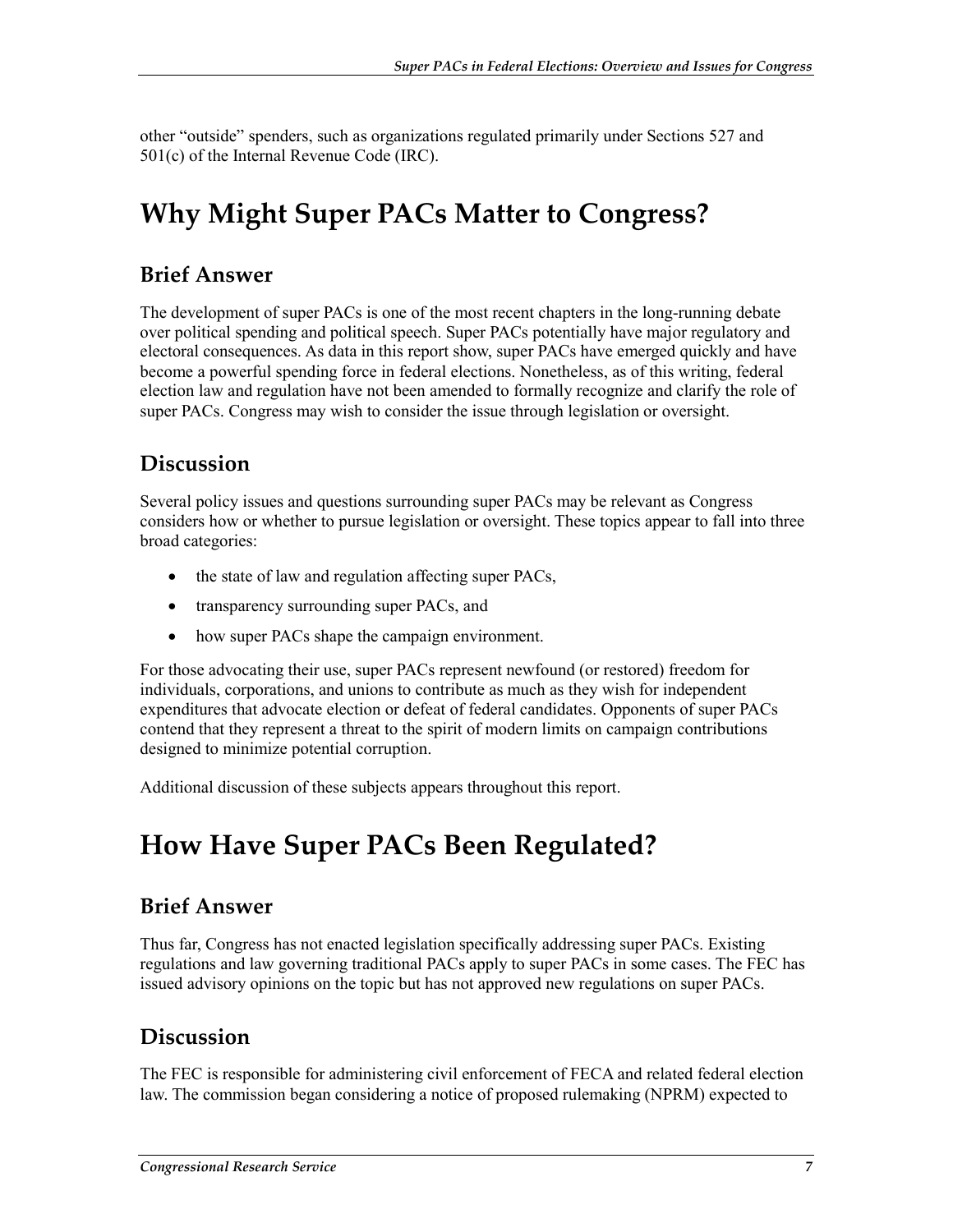address various *Citizens United* issues shortly after the Supreme Court's January 2010 decision.<sup>10</sup> After disagreement throughout 2011 and two previous deadlocked<sup>11</sup> votes, in December 2011, commissioners approved a notice of proposed rulemaking (NPRM) posing questions about some aspects of what form post-*Citizens United* rules should take.<sup>12</sup> Among other points, the agency essentially asks how broadly new rules should define permissible corporate and union independent expenditures and electioneering communications. It is unclear to what extent final rules, if adopted, will address super PACs.

Despite the lack of amendments to federal law or campaign finance regulation, the FEC has issued advisory opinions (AOs) that provided guidance on some super PAC questions.<sup>13</sup> These AOs responded to questions posed by members of the *regulated community*, as those governed by campaign finance law are sometimes known, seeking clarification about how the commission believed campaign finance regulation and law applied to specific situations applicable to super PACs. Six AOs are particularly relevant for understanding how the FEC has interpreted the *Citizens United* and *SpeechNow* decisions with respect to super PACs, as briefly summarized below.

• In July 2010, the FEC approved two related AOs in response to questions from the Club for Growth (AO 2010-09) and Commonsense Ten (AO 2010-11).<sup>14</sup> In light of *Citizens United* and *SpeechNow*, both organizations sought to form PACs that could solicit unlimited contributions to make independent expenditures (i.e., form super PACs). The commission determined that the organizations could do so. In both AOs, the commission advised that while post-*Citizens United* rules were being drafted, political committees intending to operate as super PACs could supplement their statements of organization (FEC form 1) with letters indicating their status.<sup>15</sup> The major policy consequence of the Club for Growth and Commonsense Ten AOs was to permit, based on *Citizens United* and *SpeechNow*, super PACs to raise unlimited contributions supporting independent expenditures.<sup>16</sup>

<sup>&</sup>lt;u>.</u> <sup>10</sup> See, for example, Federal Election Commission, "FEC Statement on the Supreme Court's Decision in Citizens United v. FEC," press release, February 5, 2010, http://www.fec.gov/press/press2010/20100205CitizensUnited.shtml.

<sup>&</sup>lt;sup>11</sup> The commission deadlocked in two 3-3 votes on draft NPRM documents 11-02, draft A, and 11-02-A, at the January 20, 2011, meeting. See Federal Election Commission, January 20, 2011, meeting minutes, pp. 4-5, http://www.fec.gov/ agenda/2011/approved2011\_06.pdf. A vote to approve draft NPRM document 11-33 failed on a 2-4 vote at the June 15, 2011, commission meeting. At the same meeting, alternative draft NPRM document 11-33-A resulted in a deadlocked 3-3 vote. See Federal Election Commission, June 15, 2011, meeting minutes, pp. 3-4, http://www.fec.gov/agenda/2011/ approved2011\_39.pdf. FECA requires that at least four commissioners vote affirmatively to approve NPRMs and final rules. For additional discussion, see CRS Report RS22780, *The Federal Election Commission (FEC) With Fewer than Four Members: Overview of Policy Implications*, by R. Sam Garrett.

 $12$  Federal Election Commission, "Independent Expenditures and Electioneering Communications by Corporations and Labor Organizations," 248 *Federal Register* 80803, December 27, 2011.

<sup>&</sup>lt;sup>13</sup> AOs provide an opportunity to pose questions about how the commission interprets the applicability of FECA or FEC regulations to a specific situation (e.g., a planned campaign expenditure). AOs apply only to the requester and within specific circumstances, but can provide general guidance for those in similar situations. See 2 U.S.C. §437f.

<sup>&</sup>lt;sup>14</sup> The AOs are available from the FEC website at http://saos.nictusa.com/saos/searchao.

<sup>&</sup>lt;sup>15</sup> For sample letters, see Appendix A in AOs 2010-09 and 2010-11. A template is available at http://www.fec.gov/pdf/ forms/ie\_only\_letter.pdf.

<sup>&</sup>lt;sup>16</sup> AOs do not have the force of regulation or law. Although AOs can provide guidance on similar circumstances in other settings, some may argue that AOs cannot, in and of themselves, create broad guidance about super PACs or other topics.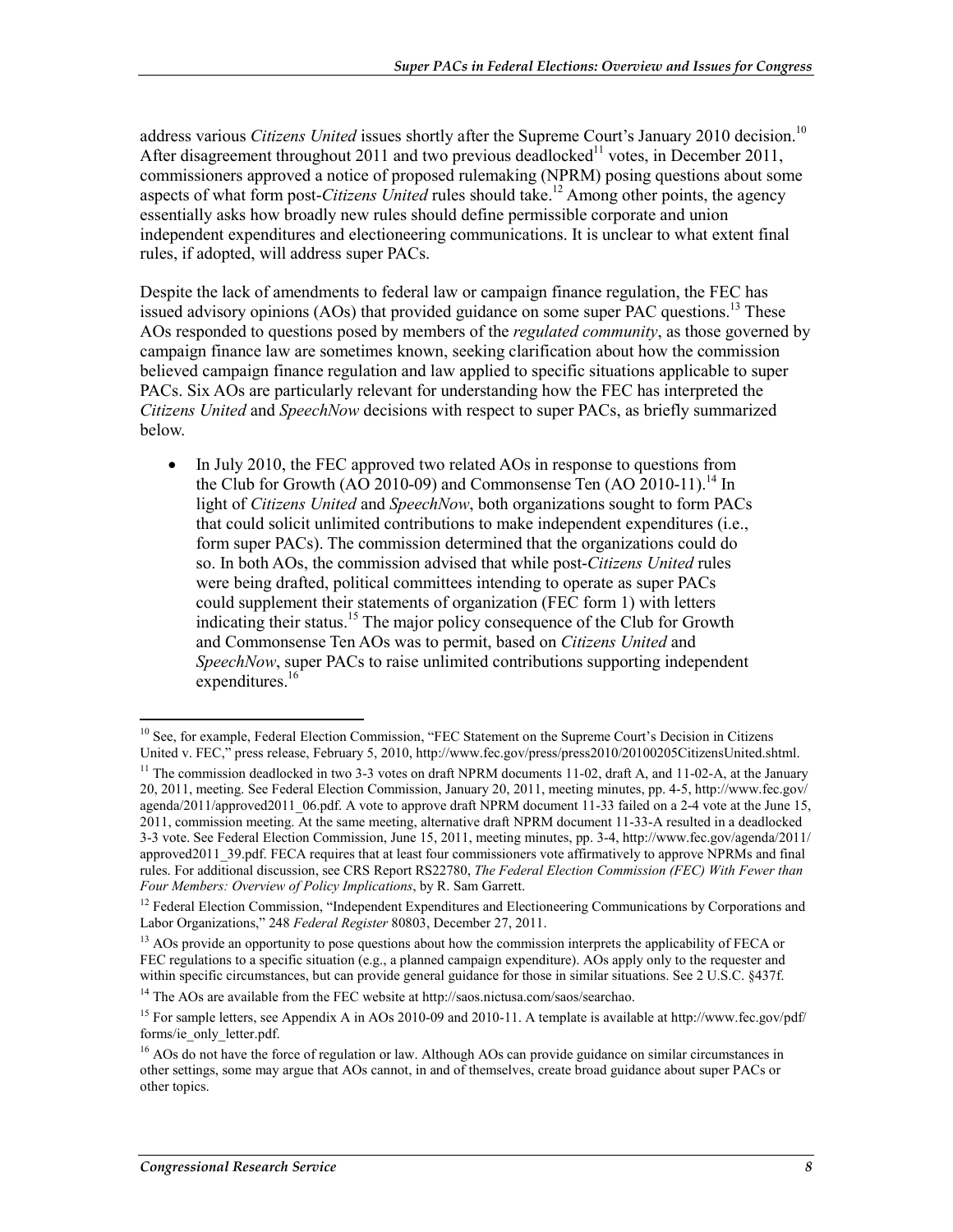- In June 2011, the commission approved an AO affecting super PAC fundraising. In the Majority PAC and House Majority PAC AO (AO 2011-12), the commission determined that federal candidates and party officials could solicit contributions for super PACs within limits.<sup>17</sup> Specifically, the commission advised that contributions solicited by federal candidates and national party officials must be within the PAC contribution limits established in FECA (e.g., \$5,000 annually for individual contributions).<sup>18</sup> It is possible, however, that federal candidates could attend fundraising events—but not solicit funds themselves—at which unlimited amounts were solicited by other people.
- In AO 2011-11, the commission responded to questions from comedian Stephen Colbert. Colbert's celebrity status generated national media attention surrounding the request, which also raised substantive policy questions. The Colbert request asked whether the comedian could promote his super PAC on his nightly television program, *The Colbert Report*. 19 In particular, Colbert asked whether discussing the super PAC on his show would constitute in-kind contributions from *Colbert Report* distributor Viacom and related companies. An affirmative answer would trigger FEC reporting requirements in which the value of the airtime and production services would be disclosed as contributions from Viacom to the super PAC. Colbert also asked whether these contributions would be covered by the FEC's "press exemption," thereby avoiding reporting requirements.20 In brief, the commission determined that coverage of the super PAC and its activities aired on the *Colbert Report* would fall under the press exemption and need not be reported to the FEC. If Viacom provided services (e.g., producing commercials) referencing the super PAC for air in other settings, however, the commission determined that those communications would be reportable in-kind contributions.<sup>21</sup> Viacom would also need to report costs incurred to administer the super PAC.<sup>22</sup>
- On December 1, 2011, the FEC considered a request from super PAC American Crossroads. In AO 2011-23, Crossroads sought permission to air broadcast ads featuring candidates discussing policy issues. American Crossroads volunteered that the planned ads would be "fully coordinated" with federal candidates ahead of the 2012 elections, but also noted that they would not contain express

<sup>1</sup>  $17$  Majority PAC was formerly known as Commonsense Ten, the super PAC discussed above.

<sup>18</sup> On limitations on contributions to PACs, see Table 1 in CRS Report R41542, *The State of Campaign Finance Policy: Recent Developments and Issues for Congress*, by R. Sam Garrett. This section assumes a super PAC would achieve *multicandidate committee* status. Multicandidate committees are those that have been registered with the FEC (or, for Senate committees, the Secretary of the Senate) for at least six months; have received federal contributions from more than 50 people; and (except for state parties) have made contributions to at least five federal candidates. See 11 C.F.R. §100.5(e)(3). In practice, most PACs attain multicandidate status automatically over time.

<sup>19</sup> Colbert's super PAC is popularly known as the *Colbert Super PAC*. It is registered with the FEC as *Americans for a Better Tomorrow, Tomorrow*. For a scholarly discussion, see R. Sam Garrett, "Seriously Funny: Understanding Campaign Finance Policy Through the Colbert Super PAC," *Saint Louis University Law Journal*, vol. 56, no. 3 (Spring 2012), pp. 711-723.

<sup>&</sup>lt;sup>20</sup> On the press exemption, see 2 U.S.C. §431(9)(B)(i); 11 C.F.R. §100.73; 11 C.F.R. §100.132; and discussion in AO 2011-11, pp. 6-8.

<sup>&</sup>lt;sup>21</sup> See AO 2011-11, pp. 7-9. AOs are available from the FEC website at http://saos.nictusa.com/saos/searchao.  $^{22}$  Ibid., p. 9.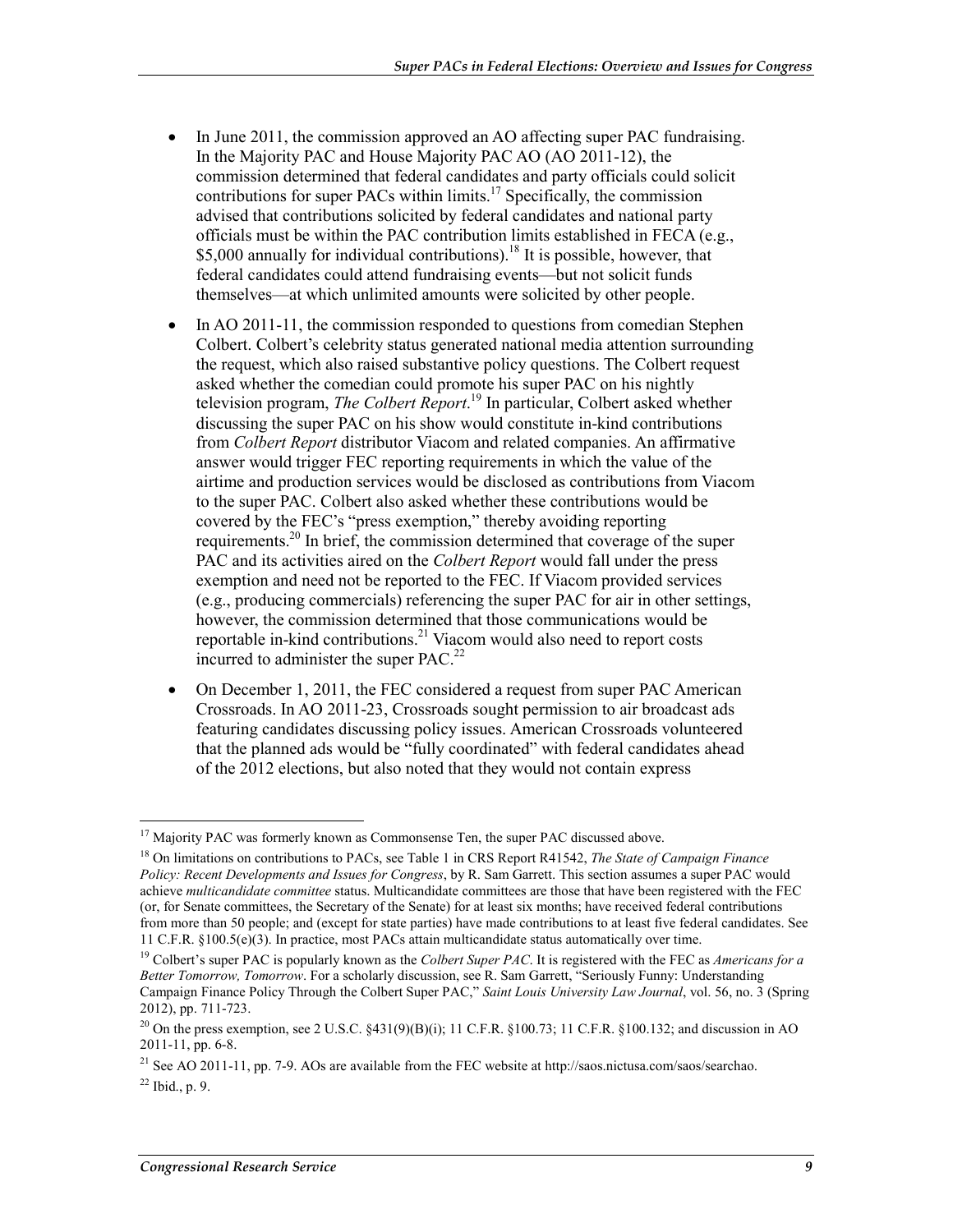advocacy calling for election or defeat of the candidates.<sup>23</sup> In brief, the key question in the AO was whether Crossroads could fund and air such advertisements without running afoul of *coordination* restrictions designed to ensure that goods or services of financial value are not provided to campaigns in excess of federal contribution limits.<sup>24</sup> (As a super PAC, Crossroads is prohibited from making campaign contributions; coordinated expenditures would be considered in-kind contributions.) Ultimately, the FEC was unable to reach a resolution to the AO request. In brief, at the open meeting at which the AO was considered, independent commissioner Stephen Walter and Democrats Cynthia Bauerly and Ellen Weintraub disagreed with their Republican counterparts, Caroline Hunter, Donald McGahn, and Matthew Petersen, about how FEC regulations and FECA should apply to the request.<sup>25</sup> As a result of the 3-3 deadlocked vote, the question of super PAC sponsorship of "issue ads" featuring candidates appears to be unsettled. Although deadlocked votes are often interpreted as not granting permission for a planned campaign activity, some might also regard the deadlock as a failure to prohibit the activity. As a practical matter, if the FEC is unable to reach agreement on approving or prohibiting the conduct, it might also be unable to reach agreement on an enforcement action against a super PAC that pursued the kind of advertising Crossroads proposed.

• Also at its December 1, 2011, meeting, the FEC considered AO request 2011-21, submitted by the Constitutional Conservatives Fund PAC (CCF). CCF is a leadership  $PAC^{26}$  affiliated with Senator Mike Lee. CCF and other leadership PACs are not super PACs, although the CCF AO request is arguably relevant for super PACs. Specifically, in AO request 2011-21, CCF sought permission to raise unlimited funds for use in independent expenditures, as super PACs do. The FEC held, in a 6-0 vote, that because CCF is affiliated with a federal candidate, the PAC could not solicit unlimited contributions. To the extent that the CCF request is relevant for super PACs, it suggests that leadership PACs or other committees affiliated with federal candidates may not behave as super PACs.

To summarize, although the FEC has not yet issued rules regulating super PACs, AOs have provided guidance relevant for some circumstances. Perhaps most notably, through the Club for Growth (2010-09) and Commonsense Ten (2010-11) AOs, the commission confirmed that super

<sup>&</sup>lt;sup>23</sup> See AO request (AOR) 2011-23, p. 5. The AOR was filed, as is typical, in a letter from the requester's counsel to the FEC General Counsel. See Letter from Thomas Josefiak and Michael Bayes to Anthony Herman, General Counsel, FEC, October 28, 2011, in the AO 2011-23 documents at http://saos.nictusa.com/saos/searchao.

 $24$  Coordination is discussed later in this report. On coordination and the three-part regulatory test for coordination, see, respectively 2 U.S.C.  $\frac{$441a(a)(7)(B) \text{ and } 11 \text{ C.F.R. } $109.21$ .

<sup>&</sup>lt;sup>25</sup> Commissioners Bauerly and Weintraub issued a "statement of reasons" document explaining their rationale, as did Commissioner Walther and the three Republican commissioners. See Cynthia L. Bauerly and Ellen L. Weintraub, *Statement on Advisory Opinion Request 2011-23 (American Crossroads)*, Federal Election Commission, Washington, DC, December 1, 2011; Steven T. Walther, *Advisory Opinion Request 2011-23 (American Crossroads): Statement of Commissioner Steven T. Walther*, Federal Election Commission, Washington, DC, December 1, 2011; and Caroline C. Hunter, Donald T. McGahn, and Matthew S. Petersen, *Advisory Opinion Request 2011-23 (American Crossroads): Statement of Vice Chair Caroline C. Hunter and Commissioners Donald T. McGahn and Matthew S. Petersen*, Federal Election Commission, Washington, DC, December 1, 2011.

<sup>&</sup>lt;sup>26</sup> Leadership PACs are PACs affiliated with Members of Congress that provide an additional funding mechanism to support colleagues' campaigns. Although historically the purview of members of the House and Senate leadership, many Members of Congress now have leadership PACs. Leadership PACs are separate from the candidate's principal campaign committee.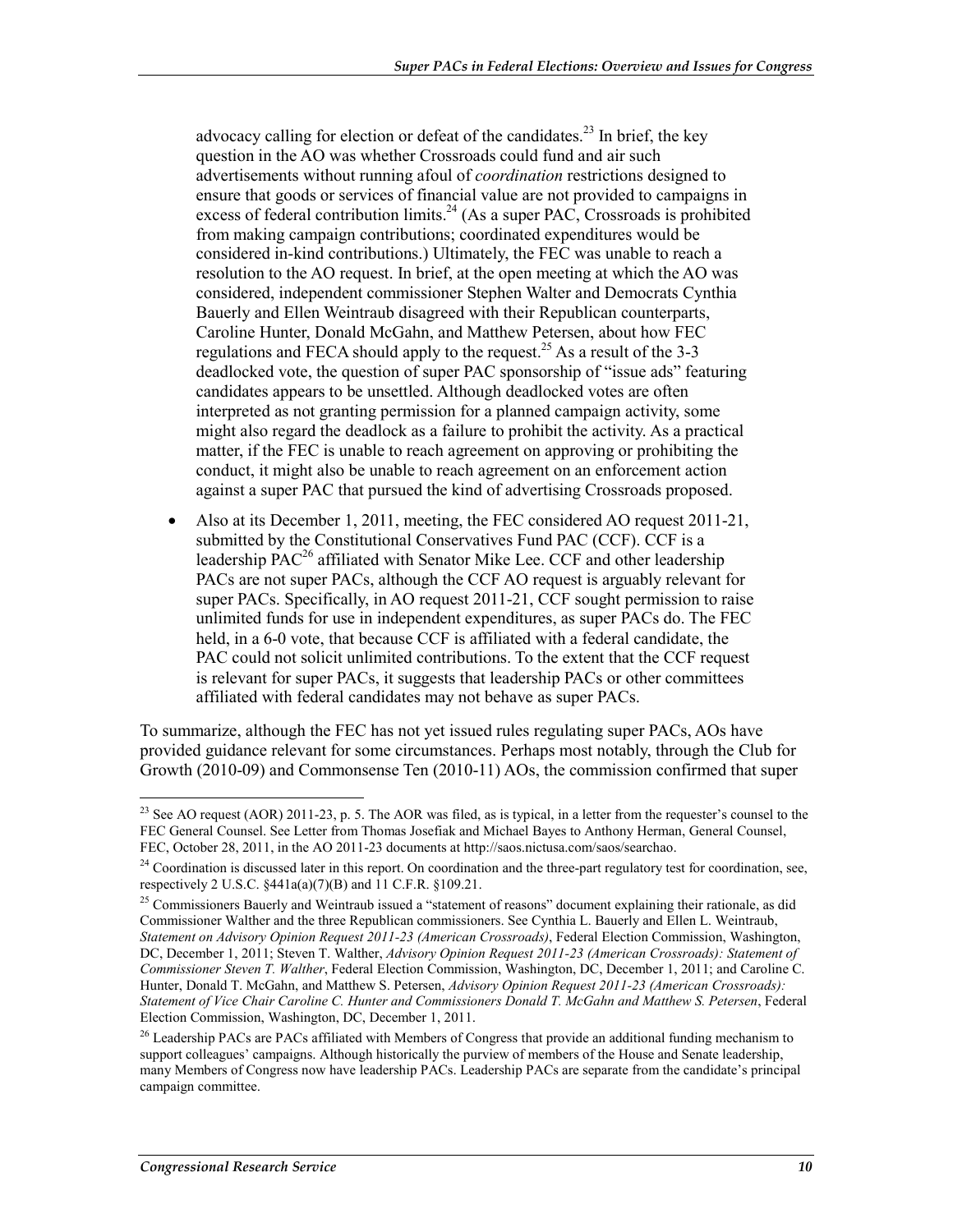PACs could accept unlimited contributions and use those funds to make independent expenditures. In AO 2011-12 (Majority PAC and House Majority PAC), the commission granted permission for federal officeholders and party officials to solicit super PAC funds within the limits established in FECA. The Colbert AO (2011-11) applies to the relatively unique situation of a media personality discussing his super PAC on his television program. The Colbert AO may, nonetheless, have broad implications in the future by presenting a model for other media personalities and organizations to voice their support or opposition for political candidates, for media corporations to have greater latitude to support personalities who do so, or both. The FEC was unable to reach a consensus on American Crossroads' request (AO 2011-23) to air "issue ads" featuring candidates. Finally, in AO 2011-21, the commission determined that leadership PACs could not engage in unlimited fundraising for independent expenditures, as super PACs do.

## **What Information Must Super PACs Disclose?**

### **Brief Answer**

Super PACs must follow the same reporting requirements as traditional PACs. This includes filing statements of organization<sup>27</sup> and regular financial reports detailing most contributions and expenditures.

#### **Discussion**

In the Commonsense Ten AO, the FEC advised super PACs to meet the same reporting obligations as PACs known as *nonconnected committees* (e.g., independent organizations that are not affiliated with a corporation or labor union). These reports are filed with the  $FEC^{28}$  and made available for public inspection in person or on the commission's website.

Super PACs and other political committees must regularly<sup>29</sup> file reports with the  $FEC^{30}$ summarizing, among other things,

- total receipts and disbursements;
- the name, address, occupation, and employer<sup>31</sup> of those who contribute more than \$200 in unique or aggregate contributions per year;

<sup>&</sup>lt;u>.</u>  $^{27}$  This is FEC form 1. Essentially, it provides the FEC with information about how to contact the campaign and identifies the treasurer.

<sup>&</sup>lt;sup>28</sup> Political committees devoted solely to Senate activities file reports with the Secretary of the Senate, who transmits them to the FEC for public positing. In theory, if a super PAC were devoted solely to affecting Senate campaigns, it is possible the super PAC would file with the Secretary rather than with the FEC. Nonetheless, the information would be transmitted to the FEC.

 $^{29}$  Reporting typically occurs quarterly. Pre- and post-election reports must also be filed. Non-candidate committees may also file monthly reports. See, for example, 2 U.S.C. §434 and the FEC's *Campaign Guide* series for additional discussion of reporting requirements.

 $30$  As noted previously, unlike other political committees, Senate political committees (e.g., a Senator's principal campaign committee) file reports with the Secretary of the Senate, who transmits them to the FEC. See 2 U.S.C.  $§432(g).$ 

 $31$  The occupation and employer requirements apply to contributions from individuals.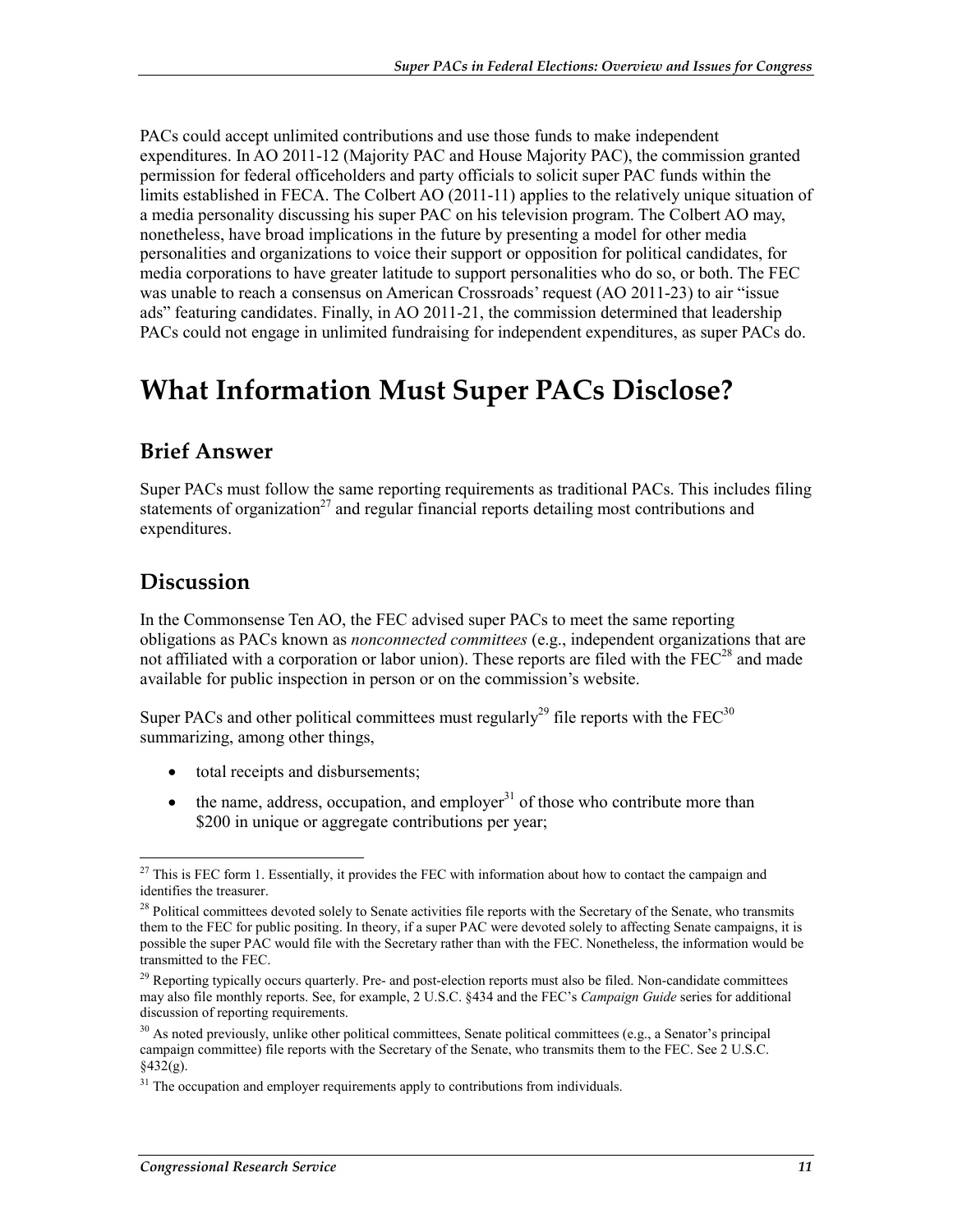- the name and address of the recipient of disbursements exceeding  $$200$ ;<sup>32</sup> and
- $\bullet$  the purpose of the disbursement.<sup>33</sup>

Reporting timetables for traditional PACs, which appear to apply to super PACs, depend on whether the PAC's activity occurs during an election year or non-election year.

- During *election years*, PACs may choose between filing monthly or quarterly reports. They also file pre- and post-general election reports and year-end reports.34
- During *non-election years*, PACs file FEC reports monthly or "semi-annually" to cover two six-month periods. The latter include two periods: (1) "mid-year" reports for January 1-June 30; and (2) "year-end" reports for July 1-December 31<sup>35</sup>

Super PACs also have to report their IEs.<sup>36</sup> IEs are reported separately from the regular financial reports discussed above. Among other requirements,

- independent expenditures aggregating at least \$10,000 must be reported to the FEC within 48 hours; 24-hour reports for independent expenditures of at least \$1,000 must be made during periods immediately preceding elections; $37$  and
- independent expenditure reports must include the name of the candidate in question and whether the expenditure supported or opposed the candidate.<sup>38</sup>

The name, address, occupation, and employer for those who contributed at least \$200 to the super PAC for IEs would be included in the regular financial reports discussed above, but donor information is not contained in the IE reports themselves. In addition, as the "Is Super PAC Activity Sufficiently Transparent?" section discusses later in this report, the original source of some contributions to super PACs can be concealed (either intentionally or coincidentally) by routing the funds through an intermediary.

<u>.</u>

 $32$  FECA contains some exceptions. For example, all disbursements used to make contributions to another political committee must be itemized, regardless of amount. See 2 U.S.C. §434(b)(4).

<sup>&</sup>lt;sup>33</sup> FEC policy guidance has stated that "when considered along with the identity of the disbursement recipient, must be sufficiently specific to make the purpose of the disbursement clear." In general, however, political committees have broad leeway in describing the purpose of disbursements. For example, the commission has noted that generic terms such as "administrative expenses" are inadequate, but "salary" is sufficient. The quoted material and additional discussion appears in Federal Election Commission, "Statement of Policy: Purpose of Disbursement," 72 *Federal Register* 887-889, January 9, 2007.

<sup>&</sup>lt;sup>34</sup> Quarterly reports are due to the FEC on April 15, July 15, and October 15. The final quarterly report is due January 31 of the next year. Monthly reports are due to the commission 20 days after the end of the previous month. The yearend report is due by January 31 of the year after the election. Pre-election reports summarizing activity for the final weeks of an election period must be filed with the FEC 12 days before the election. Monthly or quarterly reports are not required if their due dates fall near an otherwise required pre-election report. Post-general reports must be filed 30 days after the election; post-primary reports are not required. Additional requirements apply to special elections. See 11 C.F.R. §104.5(c)(1).

<sup>&</sup>lt;sup>35</sup> The reports are due to the FEC by July 31 and January 31 respectively. See 11 C.F.R. §104.5(c)(2).

<sup>&</sup>lt;sup>36</sup> Separate reporting obligations apply to electioneering communications.

 $37$  See, for example, 2 U.S.C.  $8434(g)$ .

 $38$  2 U.S.C.  $\frac{$434(g)(3)(B)}{B}$ .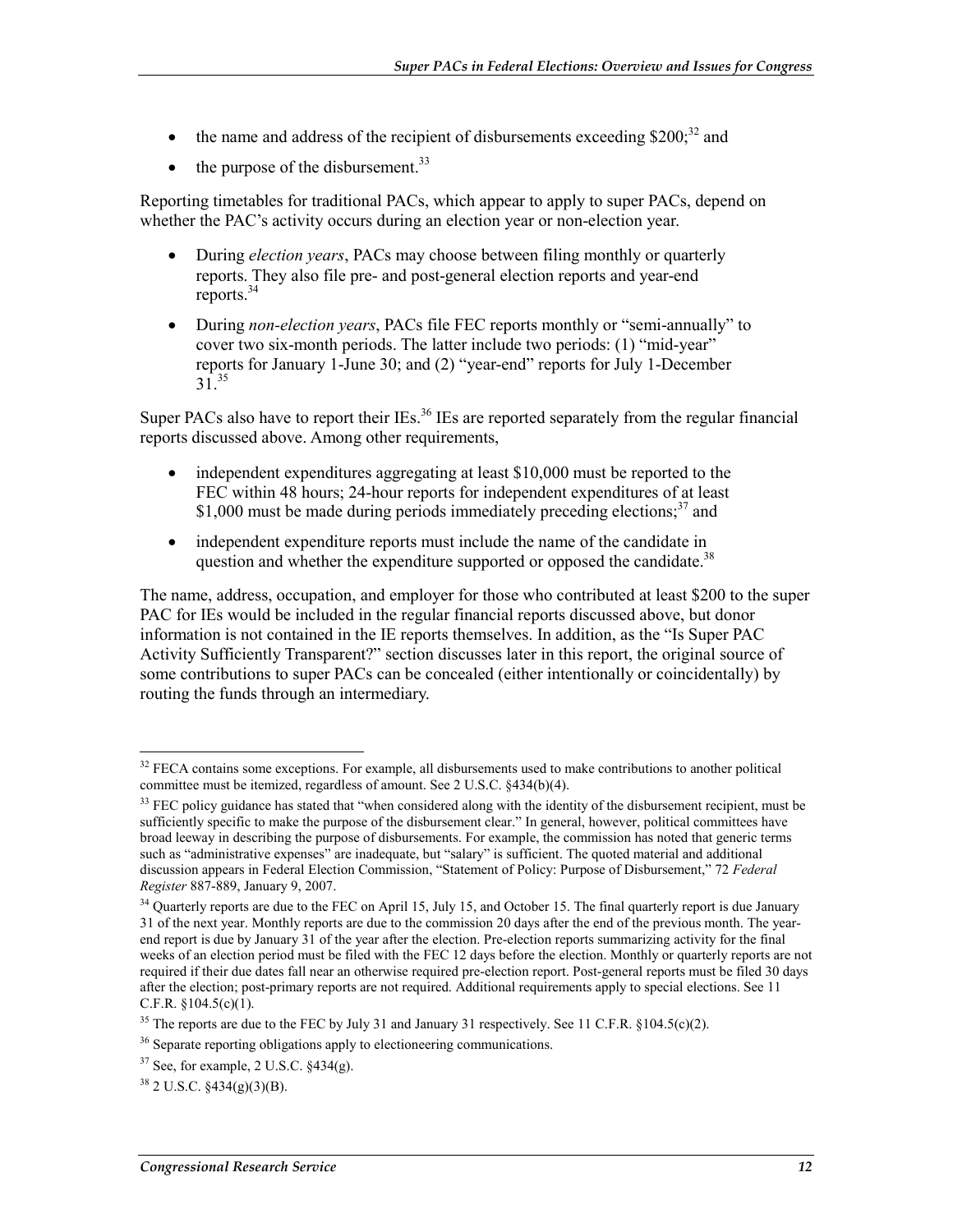# **Overall, What Did Super PACs Raise and Spend in the 2010 and 2012 Federal Elections?**

### **Brief Answer**

Super PAC activity increased substantially between 2010 and 2012, in terms of both the number of super PACs that were active in the elections and their financial activity. Approximately 80 organizations quickly formed in response to the 2010 *Citizens United* and *SpeechNow* rulings. These first super PACs spent a total of approximately \$90.4 million, more than \$60 million of which was spent on IEs advocating for or against candidates.<sup>39</sup> Just 10 super PACs accounted for almost  $75\%$  of all super PAC spending in 2010.<sup>40</sup> In 2012, although more than 800 super PACs registered with the FEC, only about 450 of those groups reported raising or spending funds.<sup>41</sup> For the 2012 cycle, super PACs reported raising a total of \$826.6 million and spending a total of  $$799.2$  million<sup>42</sup>

### **Discussion**

1

To assess where and how super PACs became involved in federal elections, CRS analyzed super PAC reports filed with the FEC for the 2010 and 2012 cycles. The **Appendix** provides additional information about the methodology used to gather the data and conduct the analysis.

During the 2010 election cycle, 79 groups registered as super PACs spent a total of approximately \$90.4 million. This sum is perhaps notable not only for its size, but also because most of these organizations did not operate until the summer of 2010.<sup>43</sup> As **Figure 1** shows, super PAC resources in 2010 were highly skewed, meaning that a relatively small number of groups accounted for a large amount of financial activity—both individually and as a proportion of all super PAC activity.

 $39$  Remaining amounts were apparently spent on items such as administrative expenses and non-federal races. IE totals range from approximately \$61 million to approximately \$65 million depending on whether one analyzes summary data provided by the FEC or sums individual IE filings. As discussed elsewhere in this report, various data sources and different filing schedules often yield slightly different numbers.

<sup>&</sup>lt;sup>40</sup> The FEC provided CRS with data on spending by individual committees. The text in this section is based on CRS analysis of those data, including aggregating the totals and calculating percentages listed in the text.

<sup>&</sup>lt;sup>41</sup> The FEC subsequently administratively terminated some super PACs that had no financial activity.

 $42$  The 2012 findings are based on CRS analysis of total receipts and disbursements by super PACs as reported in the FEC Committee Summary File.

<sup>&</sup>lt;sup>43</sup> The FEC provided CRS with data on spending by individual committees. CRS aggregated the totals listed in the text. In the absence of additional regulations concerning registration for super PACs, it is not clear that all organizations are reflected in the figures in the text.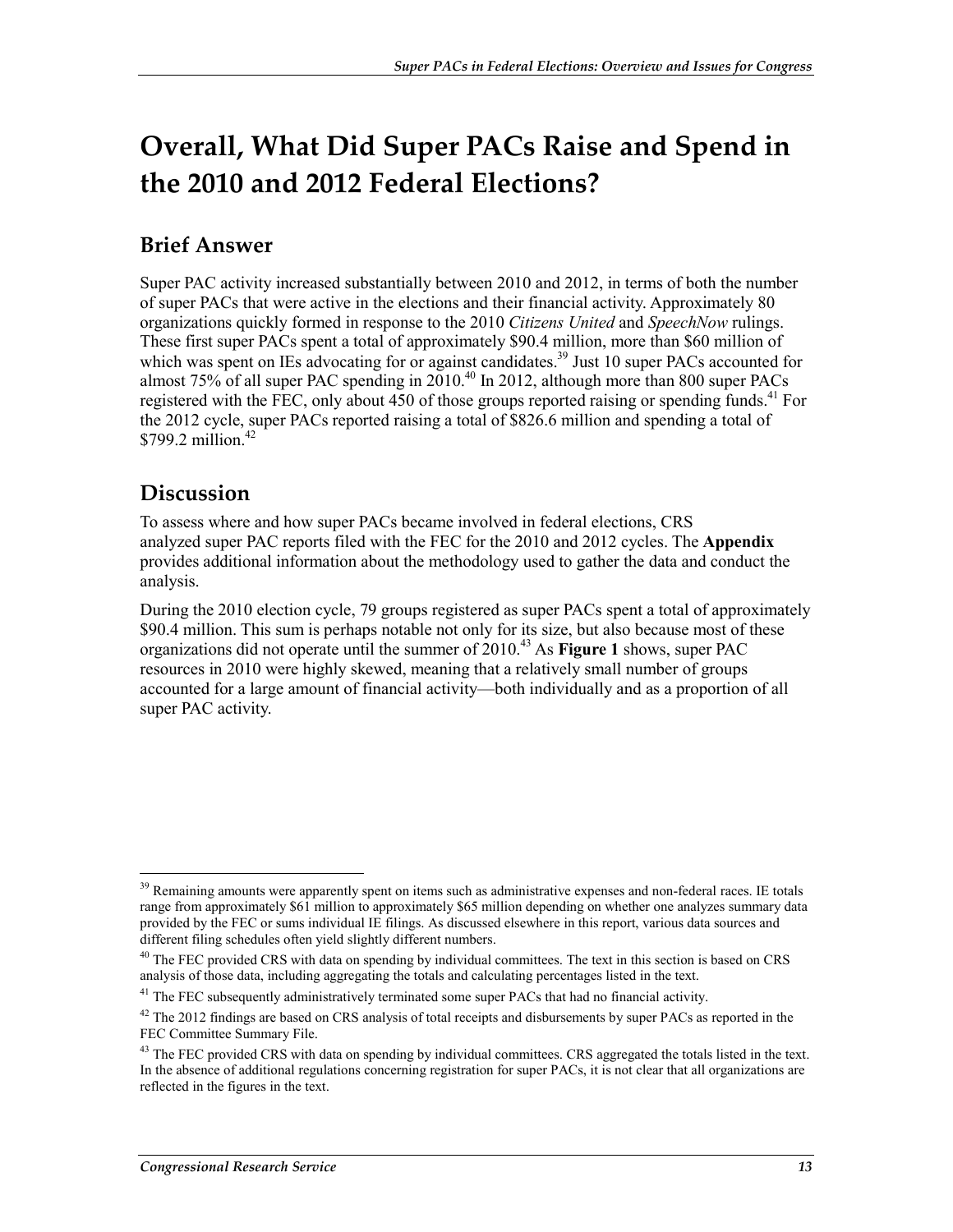

**Figure 1. Top 10 Super PACs by Total Receipts and Disbursements, 2010 and 2012** 

**Source:** CRS figure and analysis of super PAC data in the FEC Committee Summary File.

**Notes:** Amounts in the figure refer to total receipts and disbursements as reported to the FEC, not just independent expenditures.

In 2012, super PAC financial activity remained skewed, but overall fundraising and spending increased sharply. For example, although all super PACs spent less than \$100 million in 2010, two Republican super PACs alone—Restore Our Future and American Crossroads—each spent more than \$100 million in 2012. These two groups were the only super PACs that raised or spent more than \$100 million in 2012. The most financially active Democratic super PAC, Priorities USA Action, spent approximately \$75 million. All other super PACs individually raised and spent less than \$50 million.

Even though the number of super PACs grew sharply—from 80 to more than 800 between 2010 and 2012—many were not actively involved in fundraising or spending. In fact, only about 450 super PACs reported raising or spending any money during the 2012 cycle.<sup>44</sup> Most that did exhibited relatively modest activity; these super PACs raised a median of approximately \$53,000 and spent a median of approximately \$57,000.<sup>45</sup>

Nonetheless, dozens of super PACs raised or spent millions of dollars. Specifically, 75 super PACs reported raising or spending a total of at least \$1 million; 27 raised or spent at least \$5 million.<sup>46</sup> Just 16 super PACs reported raising or spending at least \$10 million during the 2012

 $46$  Ibid.

<sup>1</sup> <sup>44</sup> This information is based on CRS analysis of super PAC data in the FEC Committee Summary File.

 $45$  Ibid.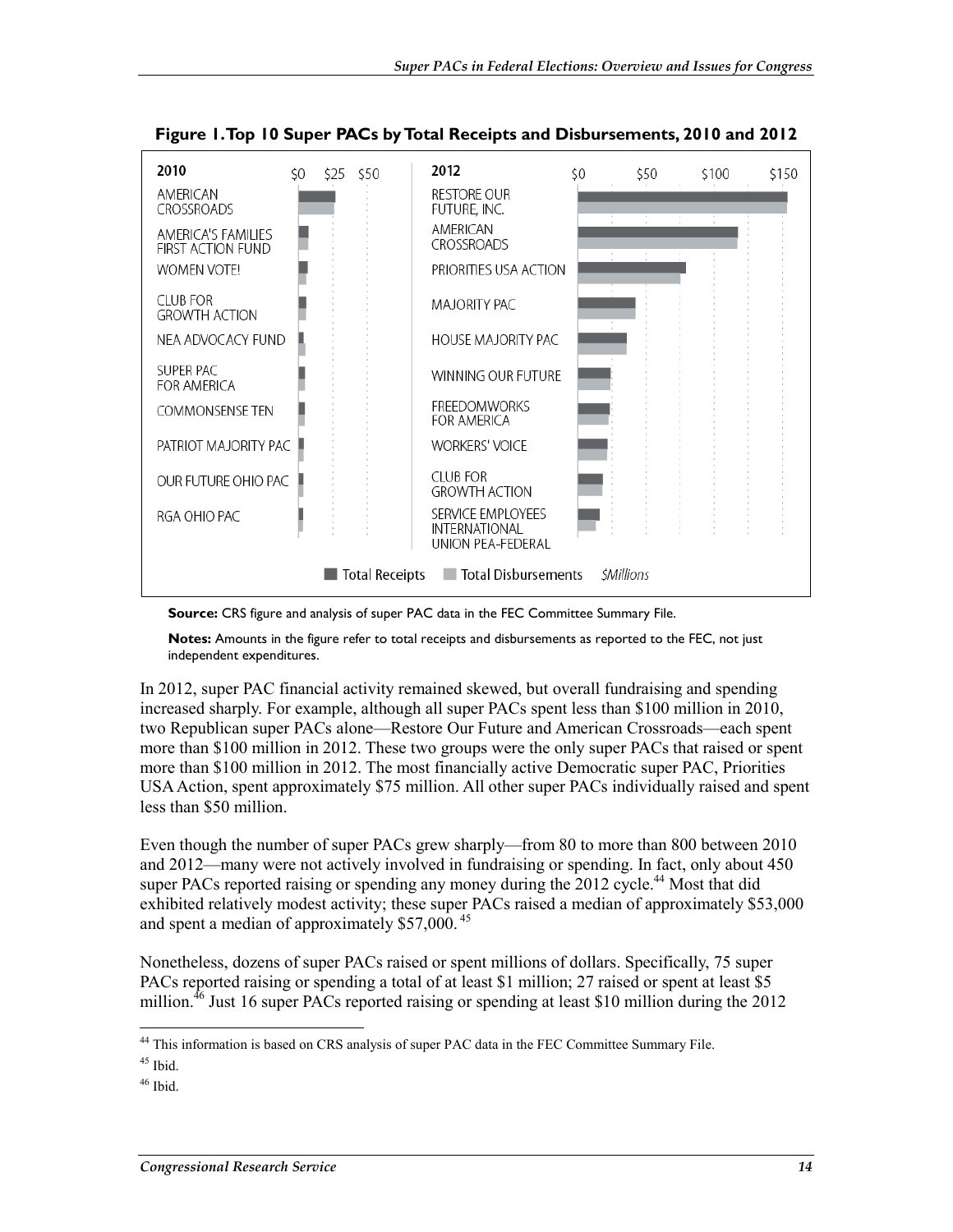cycle. A small number of super PACs also dominated fundraising and spending in 2012, albeit to a slightly smaller degree than in 2010. Whereas 10 super PACs accounted for about 75% of super PAC fundraising and spending in 2010, 10 super PACs in 2012 collectively raised approximately \$531.8 million and spent approximately \$522.7 million, representing about 65% of all super PAC spending.

**Table 2** below summarizes financial activity of the 10 super PACs reporting the largest receipts and expenditures for 2012. The table reports total disbursements rather than only IEs. Therefore, it is important to note that although these entities raised and spent the most overall, other super PACs might have more direct impact on the election through higher spending on IEs that call for election or defeat of particular candidates.

| <b>Committee Name</b>                             | <b>Total Receipts</b> | Total<br><b>Disbursements</b> |
|---------------------------------------------------|-----------------------|-------------------------------|
| <b>RESTORE OUR FUTURE, INC.</b>                   | \$153,741,731         | \$153,316,373                 |
| AMERICAN CROSSROADS                               | \$117,472,407         | \$117,044,325                 |
| <b>PRIORITIES USA ACTION</b>                      | \$79,050,419          | \$75,333,806                  |
| MAJORITY PAC                                      | \$42,121,541          | \$42,117,050                  |
| <b>HOUSE MAJORITY PAC</b>                         | \$35,844,951          | \$35,689,886                  |
| <b>WINNING OUR FUTURE</b>                         | \$23,921,705          | \$23,861,421                  |
| FREEDOMWORKS FOR AMERICA                          | \$23,453,198          | \$22,621,967                  |
| <b>WORKERS' VOICE</b>                             | \$21,855,151          | \$21,687,667                  |
| <b>CLUB FOR GROWTH ACTION</b>                     | \$18,253,913          | \$17,931,937                  |
| SERVICE EMPLOYEES INTERNATIONAL UNION PEA-FEDERAL | \$16,264,036          | \$13,079,983                  |

#### **Table 2. The 10 Super PACs Reporting the Most Receipts and Disbursements for the 2012 Election Cycle**

**Source:** CRS analysis of super PAC data in the FEC Committee Summary File.

**Notes:** Committee names appear as listed in the FEC data accessed March 2013. All figures are rounded compared with the original data. These figures could be affected by future amended filings. Total disbursements include all expenditures, not only independent expenditures. The table relies on combined receipt and disbursement data. Separate analyses of disbursement and spending data could yield different results.

# **What Did Super PACs Spend Supporting or Opposing Federal Candidates in 2010 and 2012?**

#### **Brief Answer**

<u>.</u>

Super PACs spent approximately \$65.8 million on IEs directly supporting or opposing federal candidates in 2010. That amount increased almost tenfold in 2012, when super PACs spent \$620.9 million in IEs supporting and opposing House, Senate, and presidential candidates.<sup>47</sup> Most

 $47$  Ibid. This figure excludes IEs supporting or opposing third-party and independent candidates.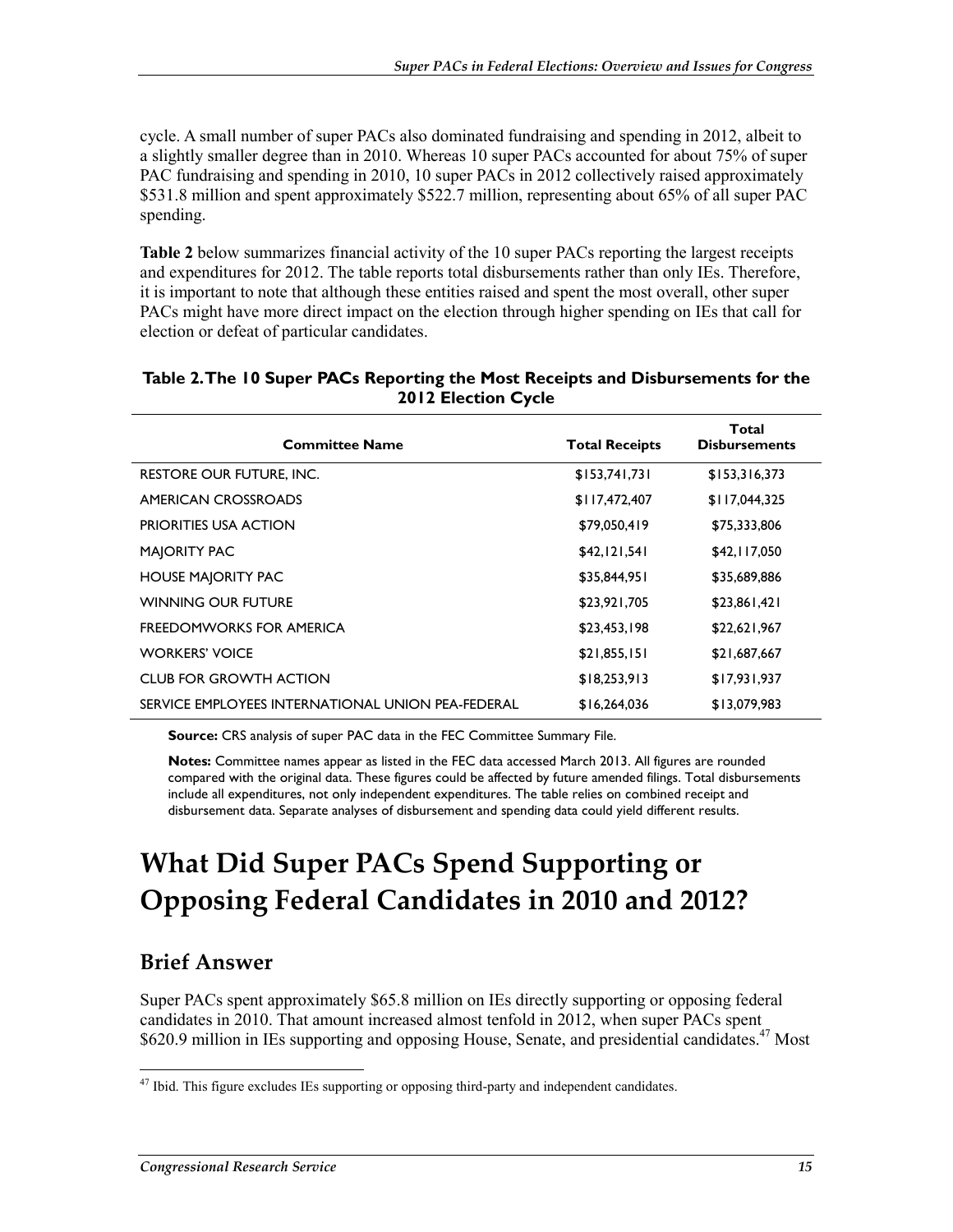of that spending was far more likely to oppose candidates than to support candidates. Some of the increase in spending would be expected during a presidential election year, but the rapid growth in super PAC activity during just two election cycles suggests that the groups are solidifying their presence in American elections. As the data below show, super PACs were active across federal elections.

### **Discussion**

As noted above, super PACs spent approximately \$90.4 million in 2010 overall and almost \$800 million overall in 2012. Their independent expenditures—those expenses devoted to calling explicitly for election or defeat of a federal candidate and perhaps the best indicator of super PACs' influence in elections—accounted for 70%-80% of their spending during both election cycles. **Table 3** below shows how super PACs chose to prioritize their spending on House, Senate, and presidential contests in 2012.

#### **Table 3. Overview of 2012 Super PAC Independent Expenditures by Type of Race and Party**

| Chamber             | Party             | <b>Support or</b><br><b>Oppose</b> | <b>Total IE Spending</b> |
|---------------------|-------------------|------------------------------------|--------------------------|
| <b>HOUSE</b>        | <b>DEMOCRATIC</b> | <b>OPPOSE</b>                      | \$26,473,473             |
|                     |                   | <b>SUPPORT</b>                     | \$16,693,098             |
|                     | <b>REPUBLICAN</b> | <b>OPPOSE</b>                      | \$42,988,145             |
|                     |                   | <b>SUPPORT</b>                     | \$16,875,654             |
| <b>SENATE</b>       | <b>DEMOCRATIC</b> | <b>OPPOSE</b>                      | \$34,313,099             |
|                     |                   | <b>SUPPORT</b>                     | \$12,188,177             |
|                     | <b>REPUBLICAN</b> | <b>OPPOSE</b>                      | \$63,514,924             |
|                     |                   | <b>SUPPORT</b>                     | \$24,033,595             |
| <b>PRESIDENTIAL</b> | <b>DEMOCRATIC</b> | <b>OPPOSE</b>                      | \$189,330,326            |
|                     |                   | <b>SUPPORT</b>                     | \$18,086,773             |
|                     | <b>REPUBLICAN</b> | <b>OPPOSE</b>                      | \$118,289,181            |
|                     |                   | <b>SUPPORT</b>                     | \$58,064,074             |

**Source:** CRS analysis of 2012 Federal Election Commission independent expenditure reports.

**Notes:** Information in the table is as reported in FEC independent expenditure reports. CRS calculated the information in the *Total IE Spending* column. The table excludes third-party and independent candidates.

When considering super PAC spending on IEs in 2010 and 2012, readers might find percentages more illustrative than raw spending totals.48 **Figure 2** below displays the percentage of IE spending favoring and opposing candidates across various types of races in 2010 and 2012.<sup>49</sup> As

<sup>48</sup> **Table 3** excludes 2010 data to conserve space, but the data are available from the author and in previous versions of this report.

<sup>&</sup>lt;sup>49</sup> The data represent total spending. Although not reflected in FEC reports, alternative measures might include, for example, the number of unique advertisements, gross rating points (in brief, a measure of advertising impressions) purchased, etc.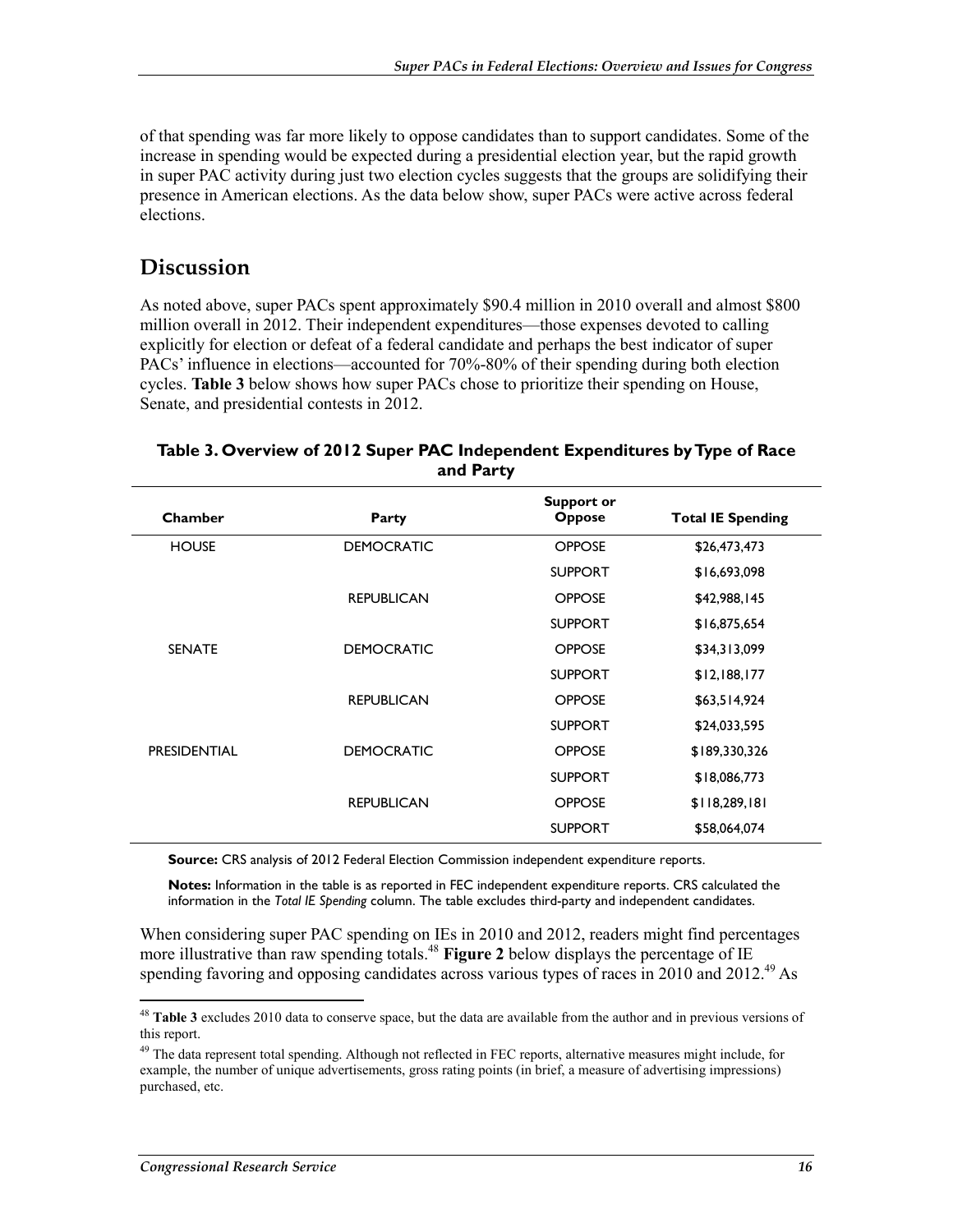the figure shows, there are both similarities and differences between 2010 and 2012 super PAC IE spending across chambers and parties.



**Figure 2. Support and Opposition for Federal Candidates in 2010 and 2012 Super PAC Independent Expenditures** 

**Source:** CRS figure and analysis of Federal Election Commission independent expenditure reports.

**Notes:** Support and opposition labels are taken from independent expenditure reports. Percentages are based on dollar amounts spent, not number of expenditures. The figure excludes IEs made supporting and opposing independent and third-party candidates.

Although overall spending increased sharply, as discussed previously, the ratio of support-andopposition spending in House-contest IEs among super PACs was roughly consistent between 2010 and 2012. A large plurality of the spending, approximately 46% of IE spending in 2010 and 42% of IE spending in 2012, opposed Republican candidates, compared with about 26%-30% of IEs that opposed Democrats. In Senate contests, a greater proportion of spending favored Democrats in 2012 than in 2010. Specifically, less than one-third of super PAC IE spending in 2010 Senate contests favored Democrats by either opposing Republicans (28.1%) or supporting Democrats (3.1%). In 2012, however, more than half of super PAC IE spending favored Democrats by opposing Republicans (47.4%) or supporting Democrats (9.1%). At the presidential level, almost two-thirds of 2012 super PAC IEs favored Republicans by either supporting Republicans (15.1%) or opposing Democrats (49.3%). (Super PACs did not exist in the 2008 presidential cycle.)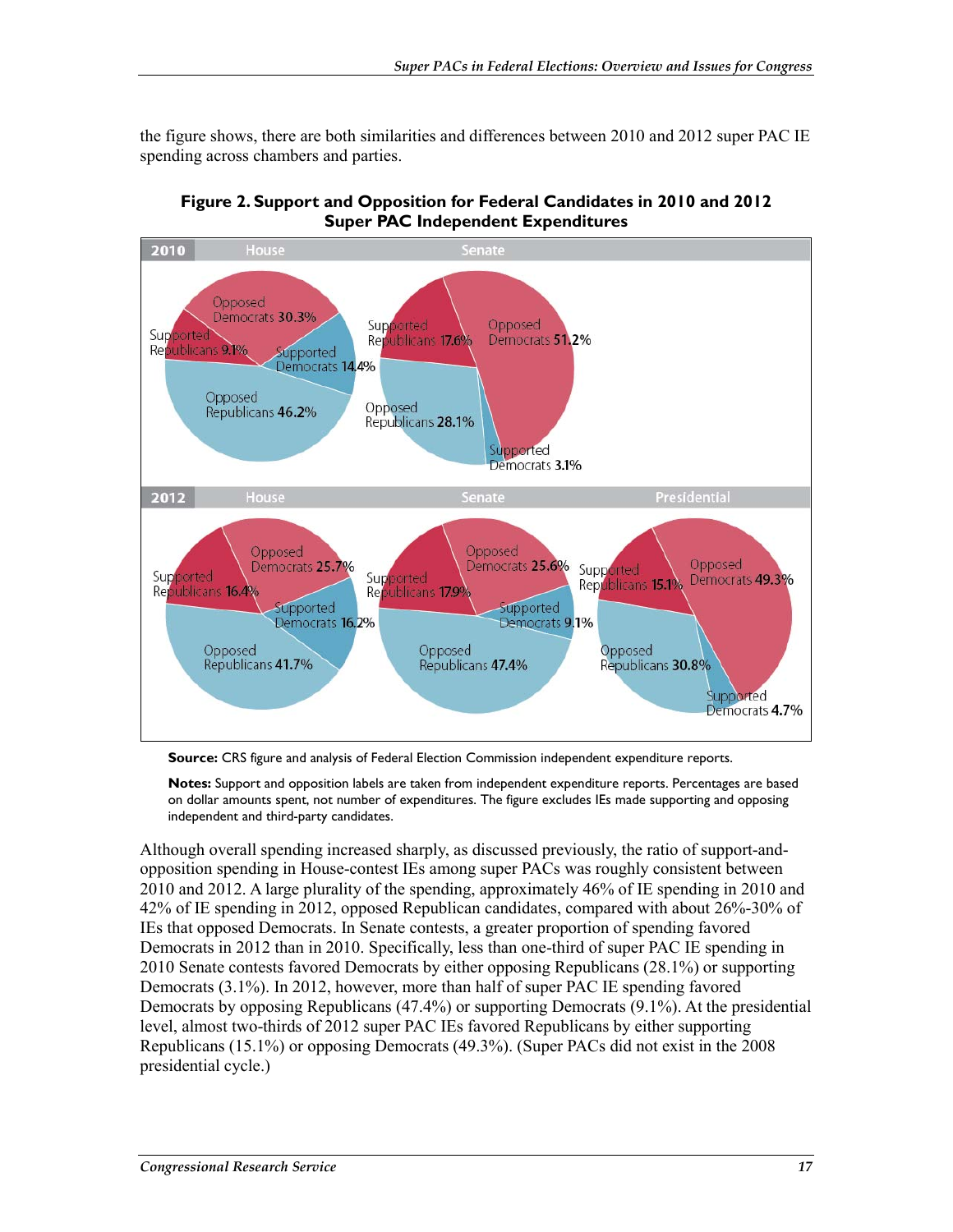#### **Most Super PAC IE Spending Targeted Relatively Few Races**

As the preceding section shows, most 2012 super PAC spending occurred in the presidential race. Examining activity in House and Senate races may be especially relevant for Congress. As with other data discussed throughout this report, super PACs spent more on IEs affecting House and Senate races in 2012 than in 2010. That spending also affected more races. **Figure 3** below shows the 25 House and Senate races from 2010 and 2012 in which super PACs spent the most on IEs.

Total super PAC IE spending in 2010 races ranged from just \$1,100 (in a Kentucky House race) to more than \$10 million in the Colorado Senate contest. In 2012, super PAC spending ranged from less than \$1,000 in a few House races to \$14.5 million in the Wisconsin Senate race.<sup>50</sup> The scope of spending also increased, from 111 House and Senate races in 2010 to 203 in 2012.

Not surprisingly, when super PACs chose to make IEs, they targeted their efforts carefully. In fact, the \$10.1 million super PACs spent on IEs in just one Senate race—in Colorado—accounted for 16.5% of all super PAC IEs spending in 2010. Of the approximately \$60 million super PACs spent in IEs overall in 2010, about 60% (\$37.4 million) were in the 10 Senate contests in which super PACs invested most heavily.<sup>51</sup> In 2012, despite spending in more races, most spending was again targeted to a relative few. Almost 70% of super PAC IE spending occurred in the 25 races shown on the right side of **Figure 3**.

<sup>&</sup>lt;sup>50</sup> This section only shows data in the figures and table for spending in the 25 contests in which super PACs spent the most on IEs. The underlying CRS analysis is based on all super PAC IE spending.

<sup>51</sup> These are the *CO Senate* through *AK Senate* entries on the top of the left side of the figure.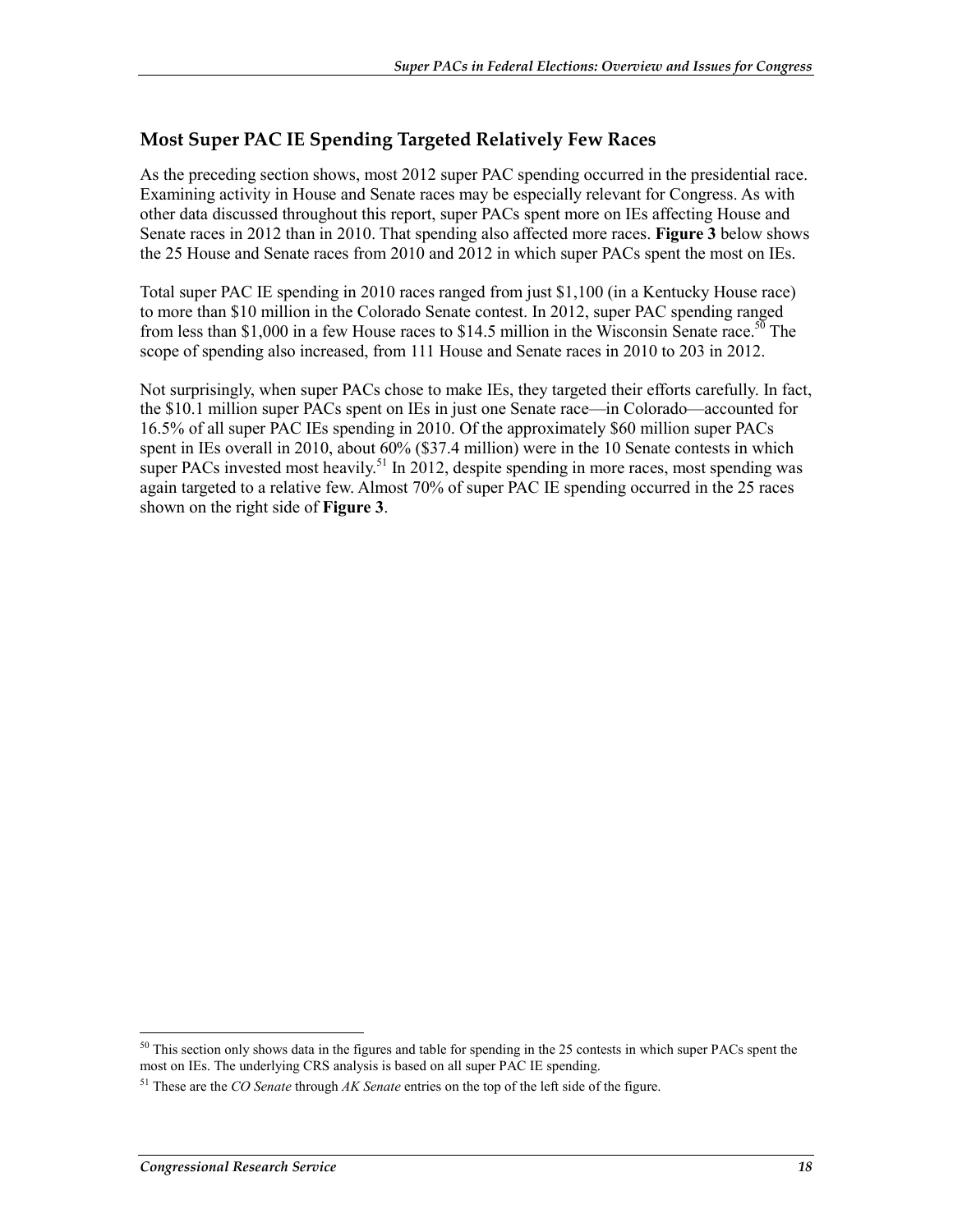

**Figure 3. The 25 Congressional Races in 2010 and 2012 in Which Super PACs Spent the Most on Independent Expenditures** 

**Source:** CRS figure and analysis of Federal Election Commission independent expenditure reports.

# **What Major Super PAC Issues Might Be on the Horizon?**

### **Brief Answer**

Because super PACs are new players in elections and because federal law and regulation have not been amended to reflect their presence, Congress might wish to conduct oversight or pursue legislative activity to clarify these new groups' place in federal campaigns. Super PAC activity might also be relevant for congressional oversight of the FEC as that agency continues to consider post-*Citizens United* rulemakings and reporting requirements. Looking ahead, questions about super PAC relationships with other organizations (particularly the issues of coordination and contribution limits), transparency, and their effect on future elections may be of particular interest.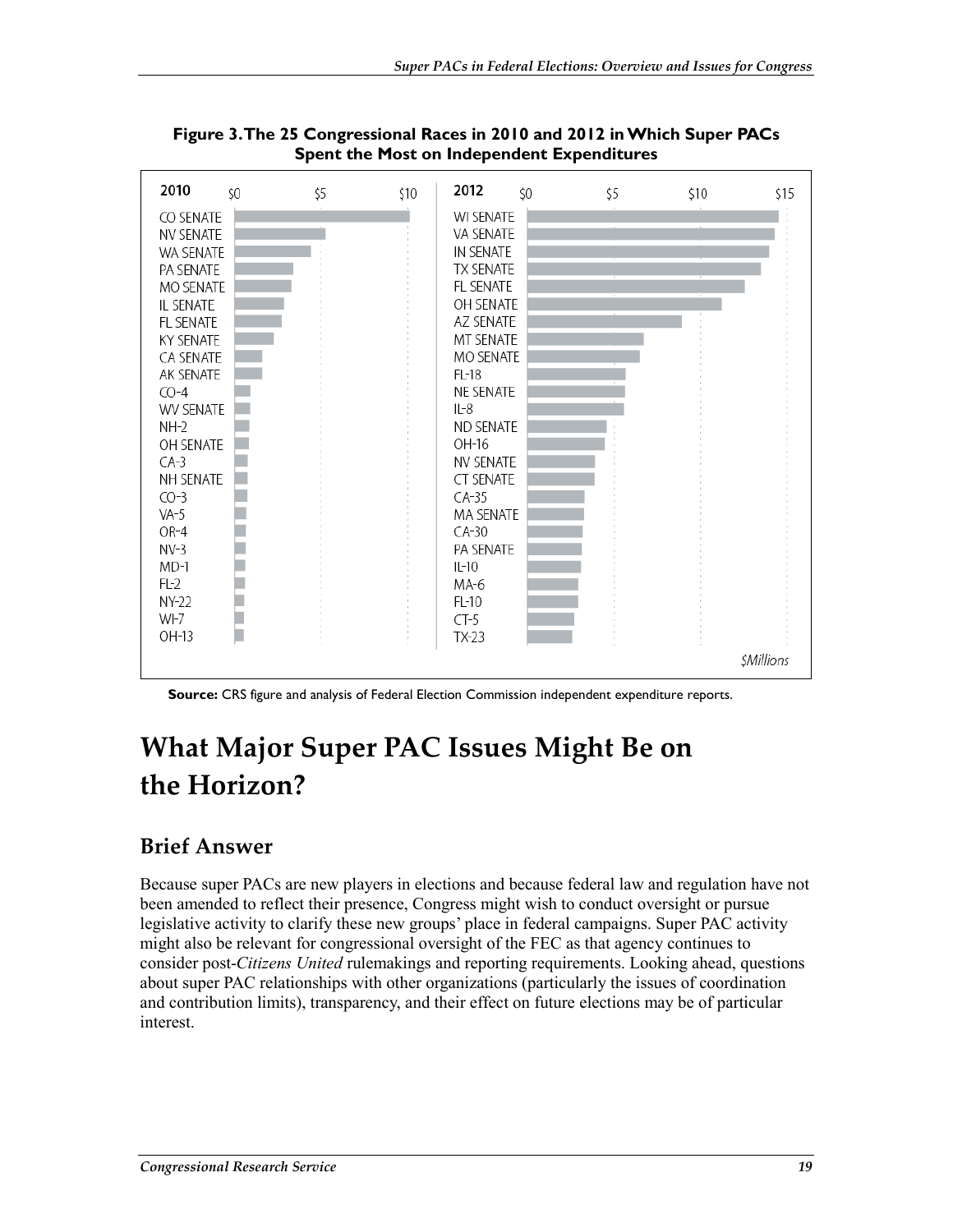### **Discussion**

Super PACs address some of the most prominent and divisive issues in campaign finance policy. Most attention to super PACs is likely to emphasize their financial influence in elections, as is typically the case when new forces emerge on the campaign finance scene. Underlying that financial activity is law, regulation, or situational guidance (e.g., advisory opinions)—or the lack thereof—that shape how super PACs operate and are understood.

#### **Policy Approaches**

As noted previously, despite *Citizens United* and *SpeechNow*, federal election law and FEC regulations have not, as of this writing, been amended to reflect the rise of super PACs. If Congress considers it important to recognize the role of super PACs in some way, it could amend FECA to do so. As it has generally done with other forms of PACs, Congress could also leave the matter to the FEC's regulatory discretion.<sup>52</sup> The following points may be particularly relevant as Congress considers how or whether to proceed.

- Because advisory opinions do not have the force of regulation or law, the status of super PACs is arguably unsettled. Additional legislative or regulatory action to implement super PAC components of *Citizens United* and *SpeechNow* might provide additional clarity to those wishing to organize or contribute to super PACs.
- If Congress believes additional clarity would be beneficial, it could choose to enact legislation. This approach might be favored if Congress wishes to specify particular requirements surrounding super PACs, either by amending FECA, or by directing the FEC to draft rules on particular topics. Legislation has a potential advantage of allowing Congress to specify its preferences on its timetable. It has the potential disadvantage of falling short of sponsors' wishes if sufficient agreement cannot be found to enact the legislation. No legislation introduced in the  $112<sup>th</sup>$  or  $113<sup>th</sup>$  Congresses focuses specifically on super PACs, but some bills contain relevant provisions. In the 113th Congress, H.R. 270 (Price, N.C.) would bar super PAC fundraising by federal candidates and officeholders. The latest version of the DISCLOSE Act, H.R. 148 (Van Hollen), proposes new disclaimer requirements that would apply to ads funded by super PACs and other entities.
- As an alternative to legislation, Congress could choose to defer to the FEC (or perhaps other agencies, such as the IRS or SEC) with respect to new or amended rules affecting super PACs. This approach has the potential advantage of delegating a relatively technical issue to an agency (or agencies) most familiar with the topic, in addition to freeing Congress to pursue other agenda items. It has the potential disadvantage of producing results to which Congress might object, particularly if the six-member FEC deadlocks, as it has done on certain

<sup>52</sup> For example, traditional PACs, known as *separate segregated funds*, originally arose from advisory opinions in the 1970s. Congress later incorporated the PAC concept into FECA amendments. For a historical overview, see, for example, Robert E. Mutch, *Campaigns, Congress, and Courts: The Making of Federal Campaign Finance Law* (New York: Praeger, 1988), pp. 152-185; and Anthony Corrado, "Money and Politics: A History of Federal Campaign Finance Law," in *The New Campaign Finance Sourcebook*, Anthony Corrado, Thomas E. Mann, Daniel R. Ortiz, and Trevor Potter (Washington: Brookings Institution Press, 2005), pp. 7-47.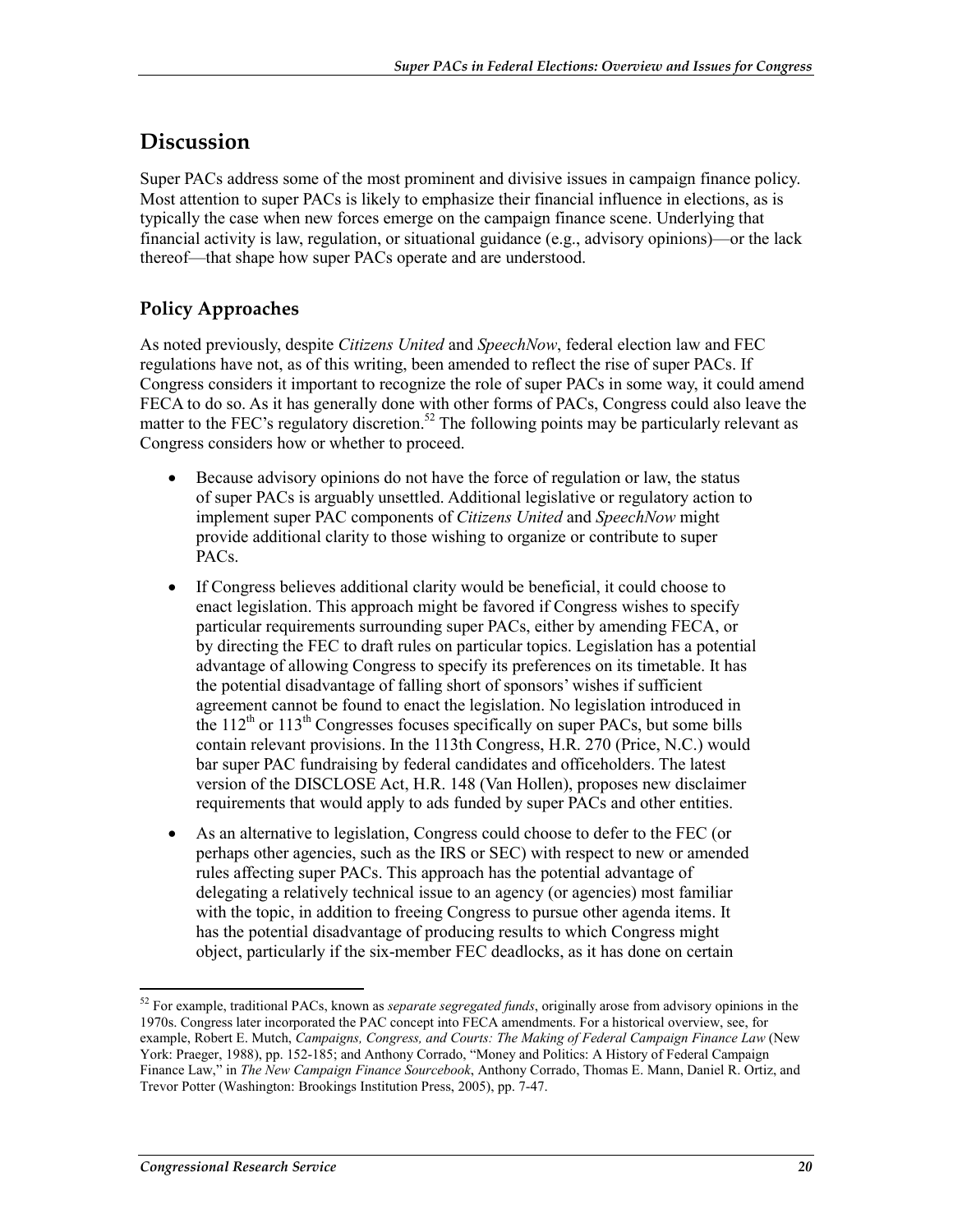high-profile issues in recent years. The result could resemble the status quo, in which there are few definitive answers about how super PACs are regulated. If Congress chose the rulemaking approach, providing as explicit instructions as possible about the topics to be addressed and the scope of regulations could increase the chances of the rules reflecting congressional intent. Doing so might also increase the chances that consensus could be achieved during the implementation process.

#### **Potential Policy Questions and Issues for Consideration**

Despite some high-profile activity in 2010 and 2012, much about super PACs remains unknown. This lack of knowledge is due to a combination of the fact that these entities are new players in elections and because the state of law and regulation surrounding the entities is arguably an open question. The following points may warrant consideration as the super PAC issue continues to emerge.

#### *What is the Relationship Between Super PACs and Other Political Committees or Organizations?*

As noted previously, the FEC considers super PACs to be political committees subject to the requirements and restrictions contained in FECA and FEC regulations. As such, super PACs are prohibited from coordinating their activities with campaigns or other political committees (e.g., parties).<sup>53</sup> Particularly during the 2012 election cycle, some observers raised questions about whether super PACs were really operating independently or whether their activities might violate the spirit of limits on contributions or coordination regulations. The following points may be relevant as Congress assesses where super PACs fit in the campaign environment.

- Concerns about super PAC independence appear to be motivated at least in part by the reported migration of some candidate campaign staff members to super PACs that have stated their support for these candidates.<sup>54</sup>
- A second source of concern may be that legally separate organizations (e.g., 501(c) tax-exempt political organizations, which are generally not regulated by the FEC or federal election law) operate alongside some super PACs.<sup>55</sup> Media reports (and, it appears, popular sentiment) sometimes characterize these entities, despite their status as unique political committees or politically active organizations, as a single group. Questions also emerged during the 2012 cycle about whether some large contributions—that would be prohibited if they went to candidate campaigns—were essentially routed through super PACs as IEs.

<sup>53</sup> As noted previously, this report reflects common understanding of regulation and law as applied to super PACs. Subsequent changes in law or regulation that explicitly address super PACs could yield alternative findings.

<sup>54</sup> See, for example, Nicholas Confessore, "Lines Blur Between Candidates and PACs with Unlimited Cash," *New York Times*, August 27, 2011, p. A1; Steven Greenhouse, "A Campaign Finance Ruling Turned to Labor's Advantage," *New York Times*, September 26, 2011, p. A1; and Kenneth P. Vogel, "Super PACs' New Playground: 2012," *Politico*, August 10, 2011, online edition retrieved via LexisNexis.

<sup>&</sup>lt;sup>55</sup> For example, American Crossroads is a registered super PAC; Crossroads Grassroots Policy Strategies (GPS) is a 501(c)(4) tax-exempt organization. The same is reportedly true for perceived Democratic counterparts Priorities USA Action and Priorities USA, respectively. See, for example, the sources noted in the previous foot note; and Eliza Newlin Carney, "The Deregulated Campaign," *CQ Weekly Report*, September 19, 2011, p. 1922.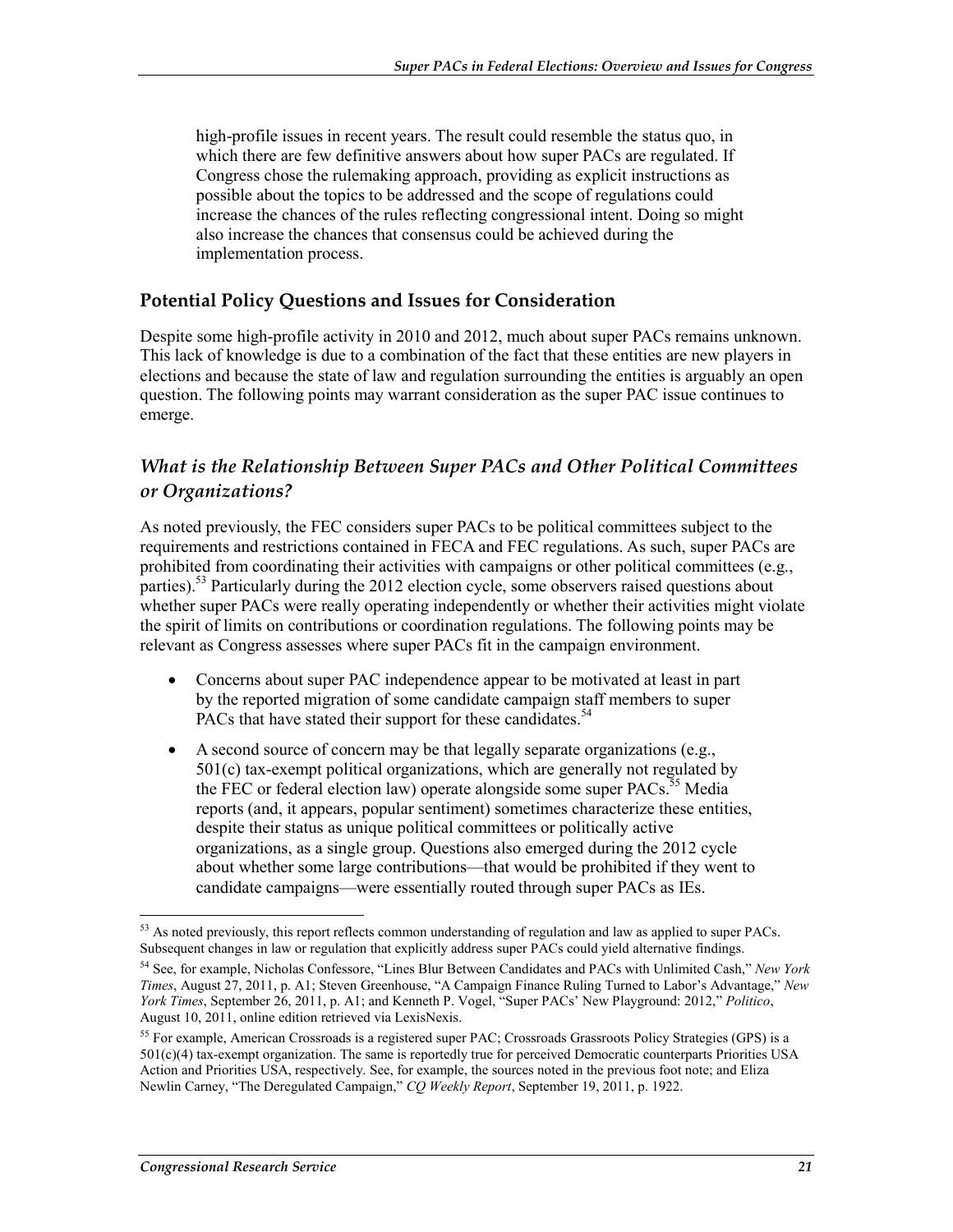Donors who wish to do so may now contribute to candidate campaigns in limited amounts and in unlimited amounts to super PACs supporting or opposing these or other candidates.

• As noted previously, super PACs must identify donors who contributed at least \$200. This requirement sheds light on contributions that go directly to super PACs, but not necessarily those that go indirectly to super PACs. In particular, the original source of contributions to trade associations or other organizations that later fund IEs through super PACs could go unreported. For example, assume Company A made a contribution to Trade Association B, and placed no restrictions on how the contribution could be used. Trade Association B then used Company A's funds to contribute to a super PAC. Trade Association B—not Company A—would be reported as the donor on FEC reports. As **Figure 4** below shows, an essential element in this relationship in this series of events is whether the original contribution was "made for the purpose of furthering" an independent expenditure. In practice, this means that those who do not wish their identities to be reported to the FEC could make an unrestricted donation to an intermediary organization, which then funnels the money to a super PAC. By contrast, if a corporation, union, or individual chose to contribute directly to a super PAC, or to make IEs itself, the entity's identity would have to be disclosed to the FEC.

#### **Figure 4. Sample Disclosure for Corporations and Unions Using Direct Spending versus Contributions to Other Entities**



**Source:** CRS figure based on analysis of current disclosure requirements discussed throughout this report.

**Notes:** An individual could also spend funds as described in the left side of the figure (e.g., as could a corporation or union). The 501(c) groups on the right side of the graph refer to social welfare organizations  $[(c)(4)s]$ , unions  $[(c)(5)s]$ , and trade associations  $(c)(6)s]$ .

- a. Reporting obligations would also apply to electioneering communications (ECs), if applicable, although such a scenario appears unlikely for super PACs.
- b. A corporation or union could provide administrative support to a connected PAC, but contributions must come from voluntary donations raised subject to FECA limits.
- Because super PACs are prohibited from coordinating their activities with campaigns, Congress might or might not feel that gathering additional information about super PACs' independence is warranted. Whether or not super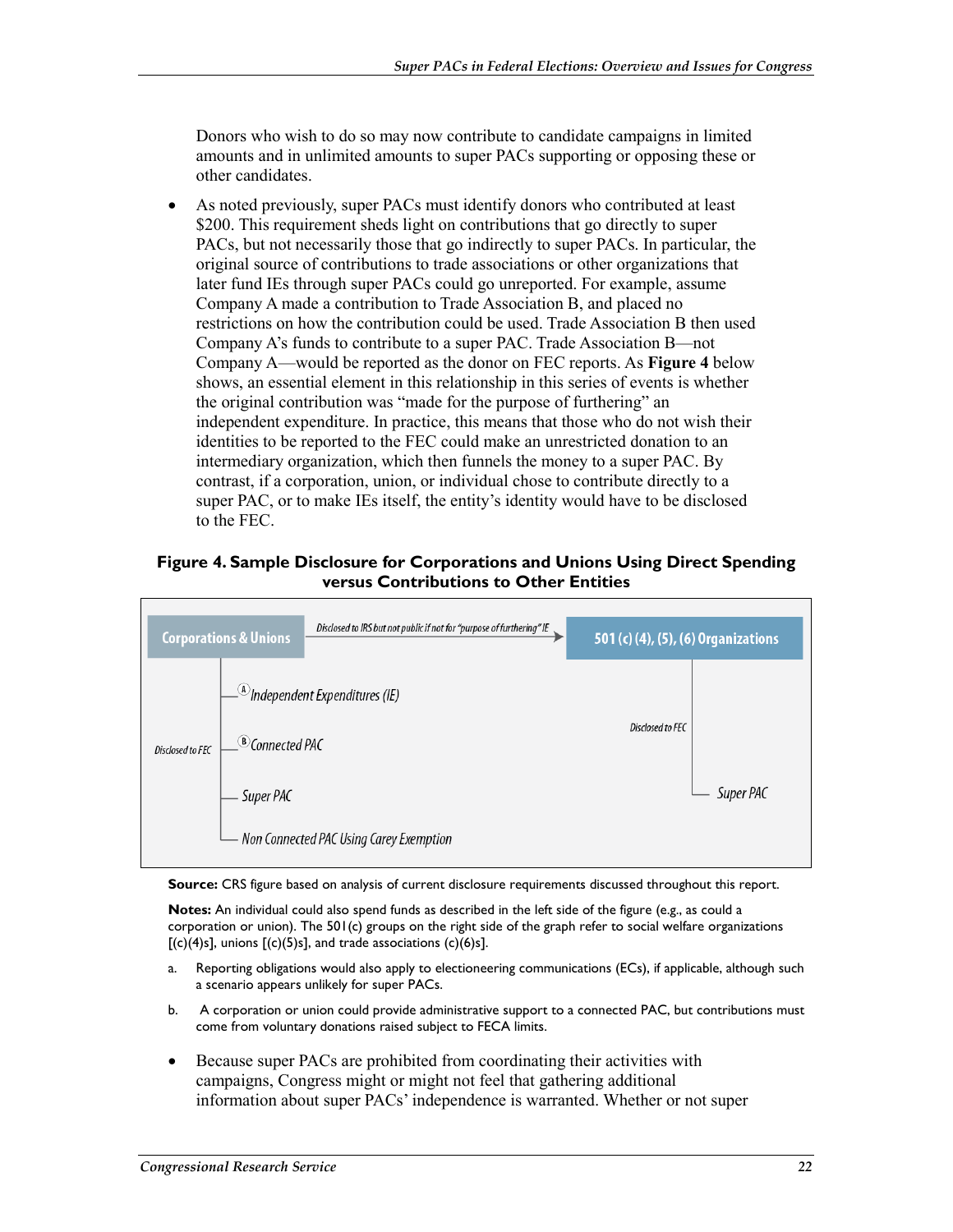PACs are sufficiently independent and whether their activities are tantamount to contributions could be subject to substantial debate and would likely depend on individual circumstances.

- Concerns about the potential for allegedly improper coordination between super PACs and the candidates they favor are a prominent aspect of the debate thus far, but some might contend that more coordination would benefit super PACs and candidates by permitting them to have a unified agenda and message. Candidate frustration with "outside" spending is not unique to super PACs. Indeed, uncoordinated activities by traditional PACs, parties, and interest groups are a common occurrence in federal elections, although some contend that super PACs make concerns about outside messages increasingly urgent.<sup>56</sup> Some observers contend that the ability to coordinate should, therefore, be increased. Others, however, warn that permitting more communication between outside groups and campaigns would facilitate circumventing limits on campaign contributions. If Congress wished to limit potential coordination between super PACs and candidates or parties, it could amend FECA to supersede the existing coordination standard, which is currently housed in FEC regulations and has long been complex and controversial.<sup>57</sup>
- It remains to be seen whether super PACs will compete with or complement other institutional actors in elections, particularly other entities that engage in independent expenditures, such as political parties. It is also unclear whether, over time, super PACs will primarily focus on multiple candidates or single candidates. Thus far, developments suggest that, as with other non-party groups, super PACs could both complement and threaten traditional parties. After the 2012 elections, for example, some observers blamed super PACs for exacerbating alleged divisions among Republicans, while others saw them as a resource to eliminate primary candidates that some political professionals viewed as insufficiently mainstream to win general elections.<sup>58</sup>
- Over time, some "traditional" PACs—not operating as super PACs—might be able to adapt some super PAC organizational characteristics. Specifically, in October 2011, the FEC announced that, in response to an agreement reached in a recent court case (*Carey v. FEC*59), the agency would permit *nonconnected* PACs—those that are unaffiliated with corporations or unions—to accept unlimited contributions for use in independent expenditures. The agency directed PACs choosing to do so to keep the IE contributions in a separate bank account

<u>.</u>

<sup>56</sup> See, for example, Josh Boak, "Enter the Era of the Super PAC," *Campaigns & Elections*, September 2011, online edition, http://www.campaignsandelections.com/magazine/us-edition/257312/enter-the-era-of-super-pacs.thtml. On campaign concerns about outside messages generally, see, for example, Michael John Burton and Daniel M. Shea. *Campaign Mode: Strategic Vision in Congressional Elections* (Lanham, MD: Rowman and Littlefield, 2003); R. Sam Garrett, *Campaign Crises: Detours on the Road to Congress* (Boulder, CO: Lynne Rienner Publishers, 2010); and *Dancing Without Partners: How Candidates, Parties, and Interest Groups Interact in the Presidential Campaign*, ed. David B. Magleby, J. Quin Monson, and Kelly D. Patterson (Lanham, MD: Rowman and Littlefield, 2007).

 $57$  The coordinated communication regulations are at 11 C.F.R. 109.21.

<sup>58</sup> See, for example, Eliza Newlin Carney, "Republican Super PAC War Splits the Party," *Roll Call*, March 20, 2013, p 1.

<sup>59</sup> Civ. No. 11-259-RMC (D.D.C. 2011).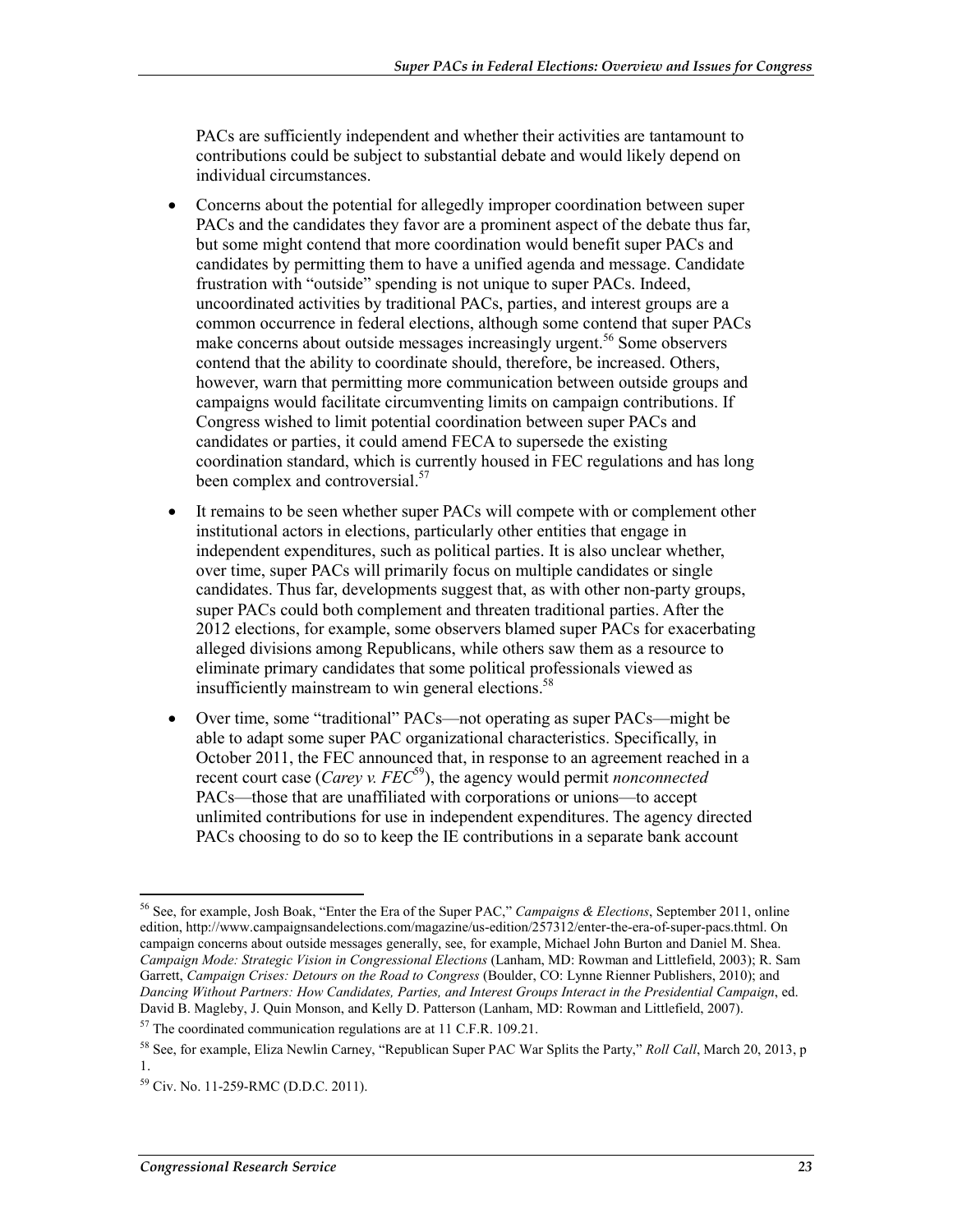from the one used to make contributions to federal candidates.<sup>60</sup> As such, nonconnected PACs that want to raise unlimited sums for IEs are now able to create a separate bank account and meet additional reporting obligations rather than forming a separate super PAC. It remains to be seen how widely this practice will be adopted. Even if widespread, super PACs could continue to be an avenue for those other than nonconnected PACs (e.g., PACs connected to labor organizations or corporations, or groups of individuals) to engage in unlimited fundraising and spending on IEs.

#### *Is Super PAC Activity Sufficiently Transparent?*

In addition to the organizational questions noted above—which may involve transparency concerns—Congress may be faced with examining whether enough information about super PACs is publicly available to meet the FECA goal of preventing real or apparent corruption.<sup>61</sup> The following points may be particularly relevant as Congress considers transparency surrounding super PACs.

- In the absence of additional reporting requirements, or perhaps amendments clarifying the FEC's coordination<sup>62</sup> rules, determining the professional networks that drive super PACs will likely be left to the media or self-reporting. In particular, relationships between super PACs and possibly related entities, such as 527 and 501(c) organizations, generally cannot be widely or reliably established based on current reporting requirements.<sup>63</sup>
- As the **Appendix** notes, and as is the case with most political committees, assessing super PAC financial activities generally requires using multiple kinds of reports filed with the FEC. Depending on when those reports are filed, it can be difficult to summarize all super PAC spending affecting federal elections. Due to amended filings, data can change frequently. Reconciling IE reports with other reports (e.g., those filed after an election) can also be challenging and require technical expertise. Streamlining reporting for super PACs might have benefits of making data more available for regulators and researchers. On the other hand, some may argue that because super PAC activities are independent, their reporting obligations should be less than for political committees making or receiving contributions.
- Because super PACs (and other PACs) may file semi-annual reports during nonelection years, information about potentially significant fundraising or spending activity might go publicly unreported for as long as six months. Consequently, some super PACs did not file detailed disclosure reports summarizing their 2011

<sup>&</sup>lt;sup>60</sup> Federal Election Commission, "FEC Statement on Carey v. FEC: Reporting Guidance for Political Committees that Maintain a Non-Contribution Account," press release, October 5, 2011, http://www.fec.gov/press/Press2011/ 20111006postcarey.shtml.

<sup>61</sup> For additional discussion of disclosure matters generally, see CRS Report R41542, *The State of Campaign Finance Policy: Recent Developments and Issues for Congress*, by R. Sam Garrett.

<sup>62</sup> See, for example, 11 CFR §109.20-11 CFR §109.23.

<sup>63</sup> See, for example CRS Report R41542, *The State of Campaign Finance Policy: Recent Developments and Issues for Congress*, by R. Sam Garrett; Eliza Newlin Carney, "The Deregulated Campaign," *CQ Weekly Report*, September 19, 2011, p. 1922; and Diane Freda, "Section 501(c)(4) Spending Expected to Hit New Records in 2012 Election," *Daily Report for Executives*, vol. 180 (September 16, 2011), p. J-1.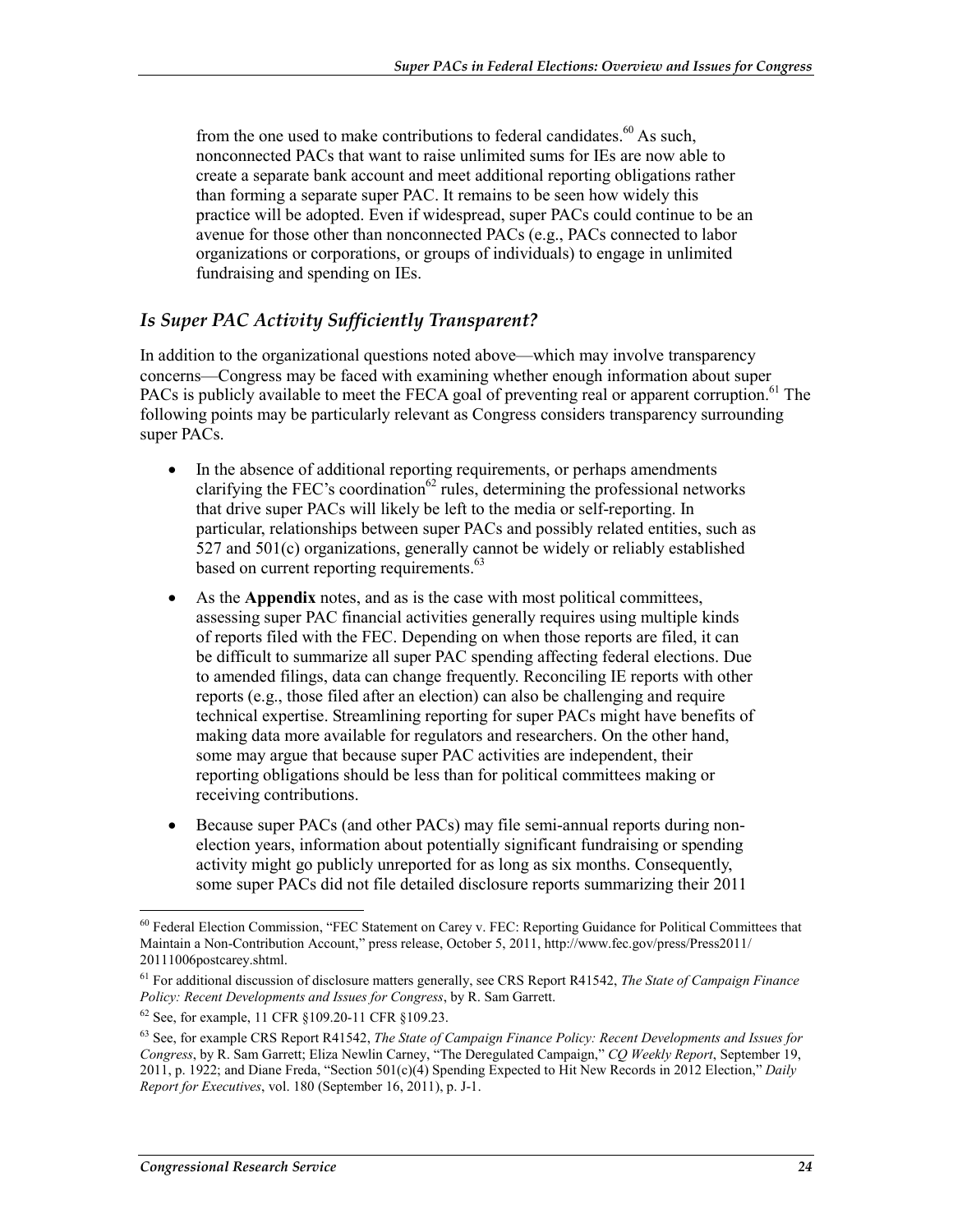activity until after the 2012 Iowa caucus and primaries in states such as New Hampshire, Florida, and South Carolina.

• Given the preceding points, a policy question for Congress may be whether the implications of the current reporting requirements represent "loopholes" that should be closed or whether existing requirements are sufficient.<sup> $64$ </sup> If additional information is desired, Congress or the FEC could revisit campaign finance law or regulation to require greater clarity about financial transactions. As with disclosure generally, the decision to revisit specific reporting requirements will likely be affected by how much detail is deemed necessary to prevent corruption or accomplish other goals.

## **Conclusion**

Super PACs are only one element of modern campaigns. Regular media attention to super PACs might give an overstated impression of these organizations' influence in federal elections. Nonetheless—and notwithstanding that much about the organizations remains to be seen—there appears to be no shortage of individuals and organizations eager to form these new political committees that can raise and spend unlimited sums supporting or opposing federal candidates.

Super PACs join other groups in American politics, such as parties and 527 organizations, that are legally separate from the candidates they support or oppose, but whom some regard as practically an extension of the campaign. Questions of super PAC independence were particularly relevant in 2012, as super PACs competed to elect or defeat congressional and presidential candidates. As with most campaign finance issues, whether Congress decides to take action on the super PAC issue, and how, will likely depend on the extent to which super PAC activities are viewed as an exercise in free speech by independent organizations versus thinly veiled extensions of individual campaigns.

<sup>&</sup>lt;sup>64</sup> Members of Congress have taken a variety of positions over the appropriate level of disclosure for political committees and other organizations in recent years. This is particularly true for what level of disclosure should be required for contributions to organizations making IEs or electioneering communications—perhaps most notably in recent years through the 111th Congress debate over the DISCLOSE Act. See CRS Report R41264, *The DISCLOSE*  Act: Overview and Analysis, by R. Sam Garrett, L. Paige Whitaker, and Erika K. Lunder. In the 112<sup>th</sup> Congress, Representative Van Hollen filed a rulemaking petition with the FEC stating that the agency had improperly interpreted statute when writing regulations  $(11 \text{ C.F.R. } §109.10(e))$  that required disclosure of contributions supporting independent expenditures only if the contributions were made "for the purpose of furthering" the IEs. See Federal Election Commission, "Rulemaking Petition: Independent Expenditure Reporting," 76 *Federal Register* 36000, June 21, 2011. As of this writing, the matter is unresolved.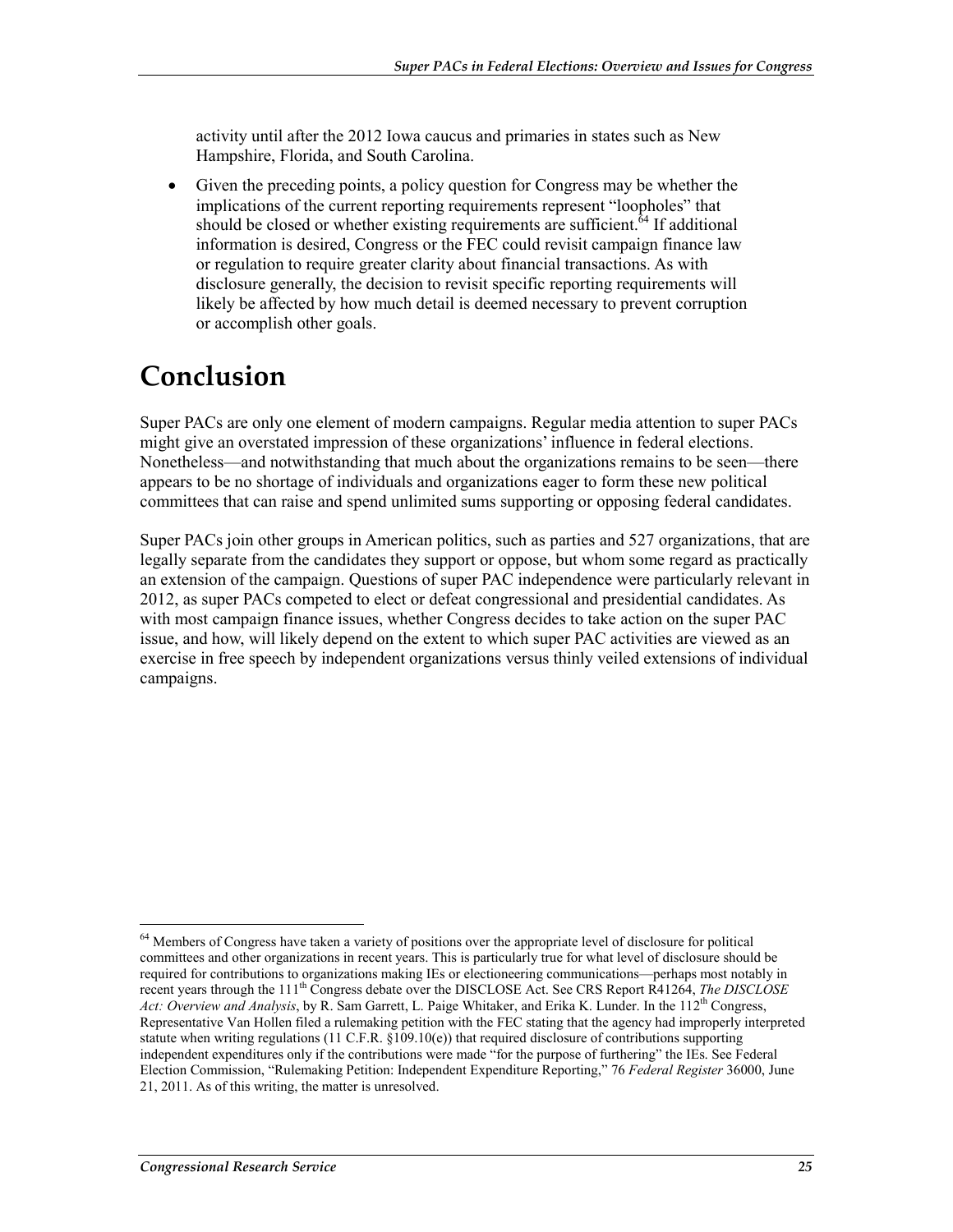# **Appendix. Methodological Notes**

The information about super PAC fundraising and spending contained in this report resulted from CRS analysis of FEC data. This appendix briefly discusses the methodology employed and notes caveats that may affect how the data are interpreted or replicated. Alternative approaches would likely yield different results. CRS consulted extensively with FEC staff about data matters.<sup>65</sup>

This report relies primarily on two data sources. Notes in the text, tables, and figures identify the data for each point of analysis. As explained in the text of the report, super PACs file at least two kinds of regular financial reports with the FEC: (1) monthly or semi-annual summaries of all fundraising and spending (FEC form 3X and schedule  $E^{66}$ ); and (2) 24- or 48-hour notices of independent expenditures (which may also be filed using schedule E). Because these reports cover different periods and are filed at different times, slight differences in fundraising and spending amounts are common. Reconciling the reports can be particularly challenging and timeconsuming, and may be of limited utility because differences between the two are usually small.

For the overall fundraising and spending amounts discussed in the report, the analysis relies on summaries of total fundraising and spending (derived from the 3X filings) provided by the FEC for 2010, or as accessed from the FEC Committee Summary File for 2012. The analysis of spending supporting or opposing candidates comes from the independent expenditure (IE) reports, which provide the clearest statements of super PAC spending favoring one candidate or another and which are filed in real-time. Amended or duplicate filings may change the results if replicated in the future. Amended filings appear not to have been a major factor in the 2010 data. For 2012, CRS analyzed all IE filings and deleted filings that appeared to be superseded by amendments. Nonetheless, variation in campaign finance data is typical depending on the source, when the data were accessed, and how amendments were handled.

In the absence of additional reporting requirements, identifying super PACs currently requires the assumption that a super PAC has notified the FEC of its status by letter. To isolate super PAC spending on IEs, CRS accessed the entire 2010 and 2012 IE data files and selected those made by organizations that had notified the commission of their super PAC status.<sup>67</sup> Some cases of ambiguous organization names (e.g., various state-level chapters of a national organization or groups with similar names but different filing obligations) required consultation with FEC staff. It is possible that organizations that were excluded are, in fact, super PACs but filed reports incorrectly or not at all. Similarly, because data throughout the report rely on information reported to the FEC, an organization whose spending was too low to trigger disclosure requirements would not be reflected in the report. Therefore, the data exclude a presumably small amount of super PAC financial activity. Missing data might be exacerbated if a super PAC did not believe its activities required disclosure, or if, for example, it chose not to file until federal election law or regulations were amended to explicitly address super PACs.

<sup>1</sup> 65 In particular, this included FEC disclosure database analyst Paul Clark.

<sup>&</sup>lt;sup>66</sup> Form 3X reports receipts and disbursements for entities other than authorized committees (e.g., PACs). Schedule E of form 3X reports itemized independent expenditures, including indications of support or opposition for specific candidates. Electronic versions of schedule E are known as Form 24.

 $67$  The remaining IEs were reported by entities such as traditional PACs, parties, or individuals.